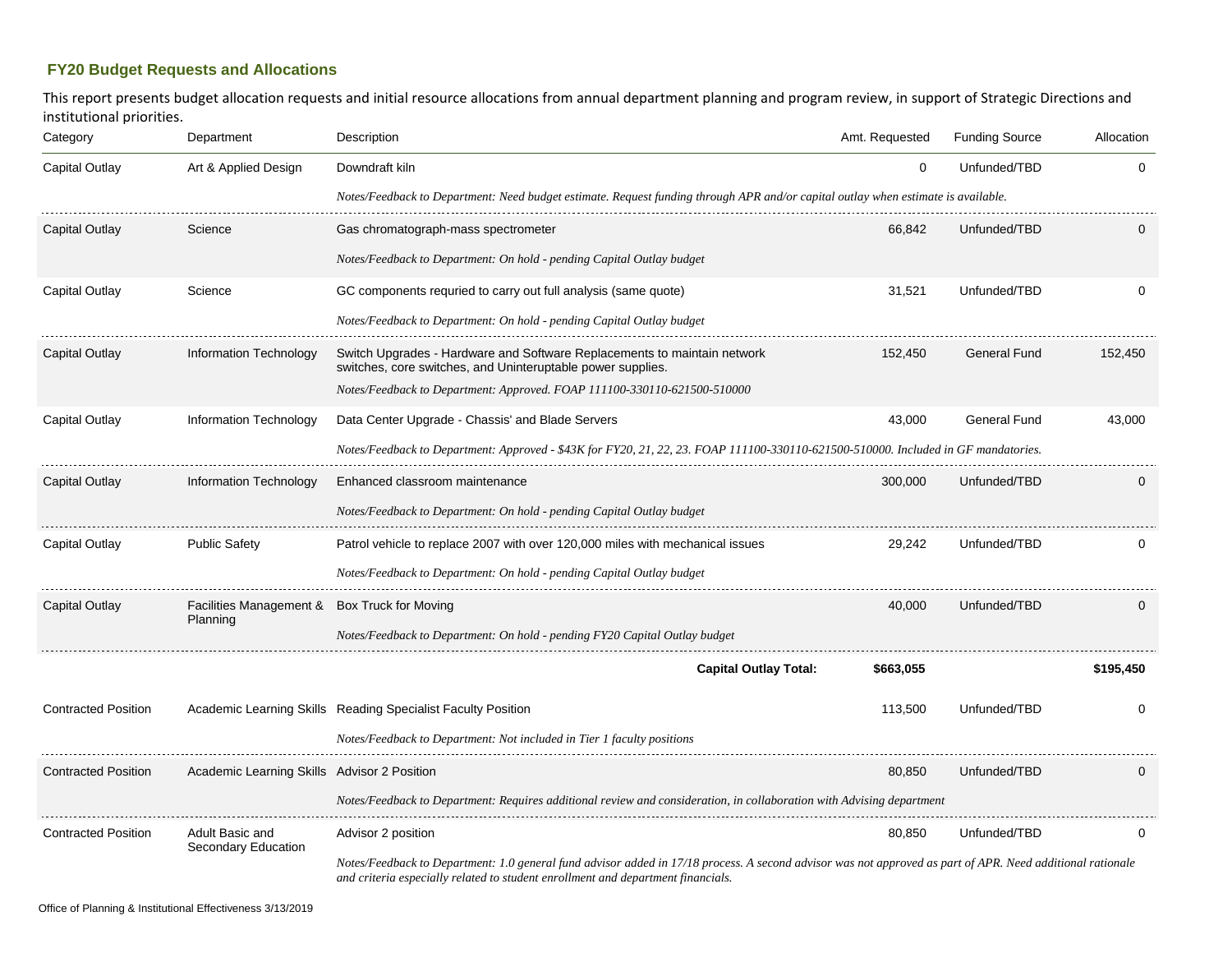| Category                   | Department                             | Description                                                                                                                                                | Amt. Requested | <b>Funding Source</b> | Allocation |  |  |
|----------------------------|----------------------------------------|------------------------------------------------------------------------------------------------------------------------------------------------------------|----------------|-----------------------|------------|--|--|
| <b>Contracted Position</b> | Adult Basic and                        | <b>ABSE Faculty Position</b>                                                                                                                               | 113,500        | Unfunded/TBD          | O          |  |  |
|                            | Secondary Education                    | Notes/Feedback to Department: Not included in Tier 1 faculty positions                                                                                     |                |                       |            |  |  |
| <b>Contracted Position</b> | Adult Basic and<br>Secondary Education | Career Navigator/ Advisor 2 - Career Pathways Position                                                                                                     | 80,850         | Unfunded/TBD          |            |  |  |
|                            |                                        | Notes/Feedback to Department: Confirm grant funding. If fully grant funded, move forward with position posting.                                            |                |                       |            |  |  |
| <b>Contracted Position</b> | Art & Applied Design                   | Music: Jazz Instrumental Faculty Position                                                                                                                  | 113,850        | General Fund          | 113,850    |  |  |
|                            |                                        | Notes/Feedback to Department: Approved                                                                                                                     |                |                       |            |  |  |
| <b>Contracted Position</b> | Art & Applied Design                   | Media Arts Faculty Position                                                                                                                                | 113,850        | General Fund          | 113,850    |  |  |
|                            |                                        | Notes/Feedback to Department: Approved                                                                                                                     |                |                       |            |  |  |
| <b>Contracted Position</b> | Art & Applied Design                   | Move Classified 1039 to Full Time Administrative Asssistant Position                                                                                       | 41,400         | Unfunded/TBD          |            |  |  |
|                            |                                        | Notes/Feedback to Department: Requires additional consideration. Consider moving other .5 employees to 1.0. split assignment in the Arts.                  |                |                       |            |  |  |
| <b>Contracted Position</b> | Art & Applied Design                   | Division Marketing Director Position                                                                                                                       | 80,850         | Unfunded/TBD          |            |  |  |
|                            |                                        | Notes/Feedback to Department: Work to coordinate efforts with Marketing Department. Position should be included as part of a comprehensive marketing plan. |                |                       |            |  |  |
| <b>Contracted Position</b> | Art & Applied Design                   | <b>Graphic Design Faculty Position</b>                                                                                                                     | 113,500        | Unfunded/TBD          |            |  |  |
|                            |                                        | Notes/Feedback to Department: Not included in Tier 1 faculty positions                                                                                     |                |                       |            |  |  |
| <b>Contracted Position</b> | Art & Applied Design                   | 2D Design and Digital Media Faculty Position                                                                                                               | 113,500        | Unfunded/TBD          |            |  |  |
|                            |                                        | Notes/Feedback to Department: Not included in Tier 1 faculty positions                                                                                     |                |                       |            |  |  |
| <b>Contracted Position</b> | Art & Applied Design                   | Music: Audio Production Faculty Position                                                                                                                   | 113,500        | Unfunded/TBD          |            |  |  |
|                            |                                        | Notes/Feedback to Department: Not included in Tier 1 faculty positions                                                                                     |                |                       |            |  |  |
| <b>Contracted Position</b> | Cooperative Education                  | <b>Cooperative Education Faculty Coordinator</b>                                                                                                           | 113,850        | General Fund          | 113,850    |  |  |
|                            |                                        | Notes/Feedback to Department: Approved; replacement of Chuck Fike vacancy                                                                                  |                |                       |            |  |  |
| <b>Contracted Position</b> | Cooperative Education                  | <b>Cooperative Education Faculty Coordinator</b>                                                                                                           | 113,500        | Unfunded/TBD          |            |  |  |
|                            |                                        | Notes/Feedback to Department: Requires additional review and consideration, including confirmation of Kelsh vacancy                                        |                |                       |            |  |  |
| <b>Contracted Position</b> | Culinary Arts, Hotel/                  | Academic Advisor/ Advanced Tech & Culinary Position                                                                                                        | 80,850         | Unfunded/TBD          |            |  |  |
|                            | Restaurant/Tourism                     | Notes/Feedback to Department: Requires additional review and consideration, in collaboration with Advising department                                      |                |                       |            |  |  |
| <b>Contracted Position</b> | <b>Health Professions</b>              | Dental Hygiene Faculty Position                                                                                                                            | 113,850        | <b>General Fund</b>   | 113,850    |  |  |
|                            |                                        | Notes/Feedback to Department: Approved upon faculty retirement                                                                                             |                |                       |            |  |  |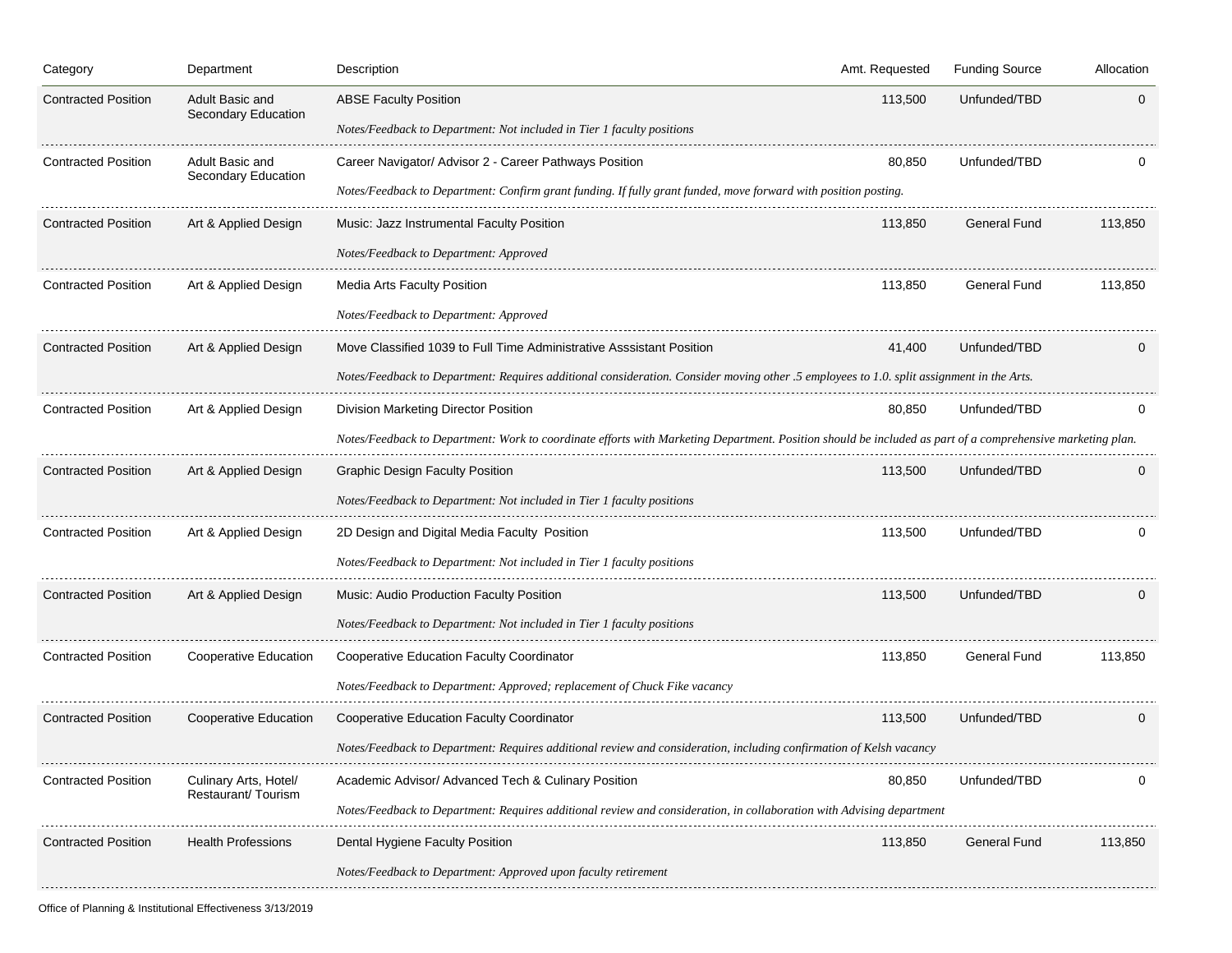| Category                   | Department                              | Description                                                                                                                       | Amt. Requested | <b>Funding Source</b> | Allocation |
|----------------------------|-----------------------------------------|-----------------------------------------------------------------------------------------------------------------------------------|----------------|-----------------------|------------|
| <b>Contracted Position</b> | <b>Health Professions</b>               | <b>Nursing Faculty Position</b>                                                                                                   | 113,850        | <b>General Fund</b>   | 113,850    |
|                            |                                         | Notes/Feedback to Department: Approved                                                                                            |                |                       |            |
| <b>Contracted Position</b> | <b>Health Professions</b>               | <b>Nursing Faculty Position</b>                                                                                                   | 113,850        | <b>General Fund</b>   | 113,850    |
|                            |                                         | Notes/Feedback to Department: Approved                                                                                            |                |                       |            |
| <b>Contracted Position</b> | <b>Health Professions</b>               | <b>Dental Assistant Position</b>                                                                                                  |                | Unfunded/TBD          |            |
|                            |                                         | Notes/Feedback to Department: Requires additional review and consideration. Consider program review recommendations (in process). |                |                       |            |
| <b>Contracted Position</b> | <b>Health Professions</b>               | <b>EMT Faculty Position/ Internship Coordinator</b>                                                                               | 113,500        | Unfunded/TBD          |            |
|                            |                                         | Notes/Feedback to Department: Not included in Tier 1 faculty positions                                                            |                |                       |            |
| <b>Contracted Position</b> | <b>Health Professions</b>               | <b>Purchasing and Contract Specialist</b>                                                                                         | 0              | Unfunded/TBD          |            |
|                            |                                         | Notes/Feedback to Department: Requires additional review and consideration, especially regarding part-time offset.                |                |                       |            |
| <b>Contracted Position</b> | <b>Health Professions</b>               | <b>Medical Assistant Faculty Position</b>                                                                                         | 113,500        | Unfunded/TBD          |            |
|                            |                                         | Notes/Feedback to Department: Not included in Tier 1 faculty positions                                                            |                |                       |            |
| <b>Contracted Position</b> | Health & Physical<br>Education          | .5 FTE Fitness and Lifestyle Faculty Coordinator Position                                                                         | 56,750         | Unfunded/TBD          |            |
|                            |                                         | Notes/Feedback to Department: Not included in Tier 1 faculty positions                                                            |                |                       |            |
| <b>Contracted Position</b> | Health & Physical<br>Education          | <b>Physical Education Faculty Position</b>                                                                                        | 113,500        | Unfunded/TBD          |            |
|                            |                                         | Notes/Feedback to Department: Not included in Tier 1 faculty positions                                                            |                |                       |            |
| <b>Contracted Position</b> | Health & Physical<br>Education          | <b>Health Faculty Positon</b>                                                                                                     | 113,500        | Unfunded/TBD          |            |
|                            |                                         | Notes/Feedback to Department: Not included in Tier 1 faculty positions                                                            |                |                       |            |
| <b>Contracted Position</b> | Language, Literature &<br>Communication | Chinuk Wawa Faculty Position                                                                                                      | 113,500        | Unfunded/TBD          | 0          |
|                            |                                         | Notes/Feedback to Department: Not included in Tier 1 faculty positions                                                            |                |                       |            |
| <b>Contracted Position</b> | Language, Literature &<br>Communication | <b>Communications Faculty Position</b>                                                                                            | 113,500        | Unfunded/TBD          |            |
|                            |                                         | Notes/Feedback to Department: Not included in Tier 1 faculty positions                                                            |                |                       |            |
| <b>Contracted Position</b> | <b>Mathematics</b>                      | <b>Engineering Faculty Position</b>                                                                                               | 113,850        | <b>General Fund</b>   | 113,850    |
|                            |                                         | Notes/Feedback to Department: Approved                                                                                            |                |                       |            |
| <b>Contracted Position</b> | <b>Mathematics</b>                      | Mathematics Faculty Position with specialty in Online Instruction in Mathematics                                                  | 113,500        | Unfunded/TBD          | 0          |
|                            |                                         | Notes/Feedback to Department: Not included in Tier 1 faculty positions                                                            |                |                       |            |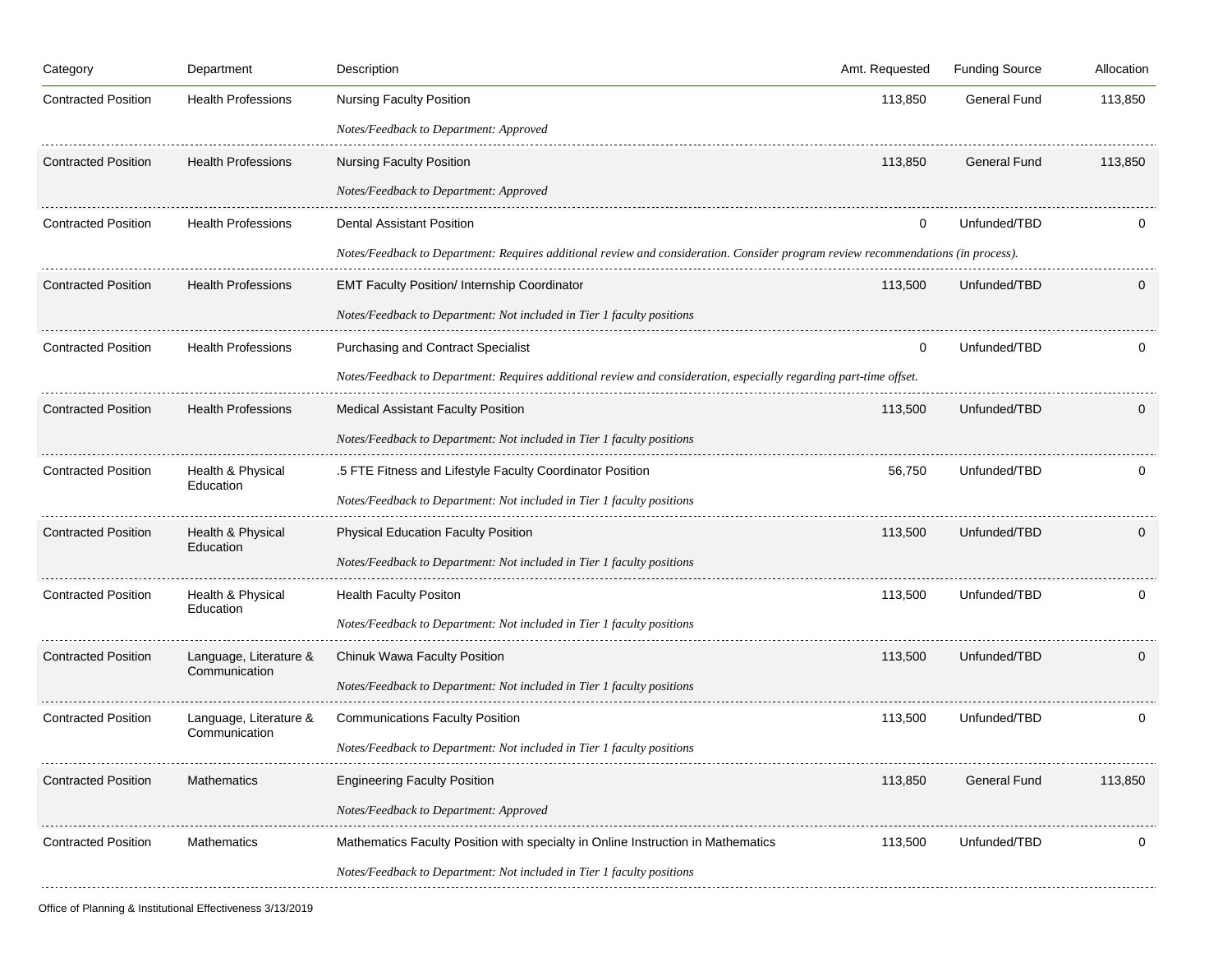| Category                   | Department     | Description                                                                                                                                                     | Amt. Requested | <b>Funding Source</b> | Allocation |
|----------------------------|----------------|-----------------------------------------------------------------------------------------------------------------------------------------------------------------|----------------|-----------------------|------------|
| <b>Contracted Position</b> | Science        | EES Faculty Position (1)                                                                                                                                        | 113,850        | <b>General Fund</b>   | 113,850    |
|                            |                | Notes/Feedback to Department: Approved                                                                                                                          |                |                       |            |
| <b>Contracted Position</b> | Science        | Biology- Emphasis Faculty Position                                                                                                                              | 113,850        | General Fund          | 113,850    |
|                            |                | Notes/Feedback to Department: Approved                                                                                                                          |                |                       |            |
| <b>Contracted Position</b> | Science        | CHO (0.6 FTE)                                                                                                                                                   | 57,915         | General Fund          | 57,915     |
|                            |                | Notes/Feedback to Department: Already approved                                                                                                                  |                |                       |            |
| <b>Contracted Position</b> | Science        | Anatomy & Physiology Faculty Position                                                                                                                           | 113,500        | Unfunded/TBD          |            |
|                            |                | Notes/Feedback to Department: Not included in Tier 1 faculty positions                                                                                          |                |                       |            |
| <b>Contracted Position</b> | Science        | EES Faculty Position (3)                                                                                                                                        | 113,500        | Unfunded/TBD          |            |
|                            |                | Notes/Feedback to Department: Not included in Tier 1 faculty positions                                                                                          |                |                       |            |
| <b>Contracted Position</b> | Science        | <b>Physics Faculty Position</b>                                                                                                                                 | 113,500        | Unfunded/TBD          |            |
|                            |                | Notes/Feedback to Department: Not included in Tier 1 faculty positions                                                                                          |                |                       |            |
| <b>Contracted Position</b> | Science        | <b>Chemistry Faculty Position</b>                                                                                                                               | 113,500        | Unfunded/TBD          |            |
|                            |                | Notes/Feedback to Department: Not included in Tier 1 faculty positions                                                                                          |                |                       |            |
| <b>Contracted Position</b> | Science        | Astronomy (Physics) Faculty Position                                                                                                                            | 113,500        | Unfunded/TBD          | 0          |
|                            |                | Notes/Feedback to Department: Not included in Tier 1 faculty positions                                                                                          |                |                       |            |
| <b>Contracted Position</b> | Science        | Marine Biology Faculty Position                                                                                                                                 | 113,500        | Unfunded/TBD          |            |
|                            |                | Notes/Feedback to Department: Not included in Tier 1 faculty positions                                                                                          |                |                       |            |
| <b>Contracted Position</b> | Science        | Science Resource Center (0.75 FTE)                                                                                                                              | 66,503         | Unfunded/TBD          | 0          |
|                            |                | Notes/Feedback to Department: Please clarify request and rationale. Additional funding added to SRC as part of the enrollment growth plan. How is this related? |                |                       |            |
| <b>Contracted Position</b> | Science        | EES Faculty Position (2)                                                                                                                                        | 113,500        | Unfunded/TBD          |            |
|                            |                | Notes/Feedback to Department: Not included in Tier 1 faculty positions                                                                                          |                |                       |            |
| <b>Contracted Position</b> | Social Science | <b>Anthropology Faculty Position</b>                                                                                                                            | 113,850        | <b>General Fund</b>   | 113,850    |
|                            |                | Notes/Feedback to Department: Approved                                                                                                                          |                |                       |            |
| <b>Contracted Position</b> | Social Science | <b>Psychology Faculty Position</b>                                                                                                                              | 69,000         | <b>General Fund</b>   | 113,850    |
|                            |                | Notes/Feedback to Department: Approved                                                                                                                          |                |                       |            |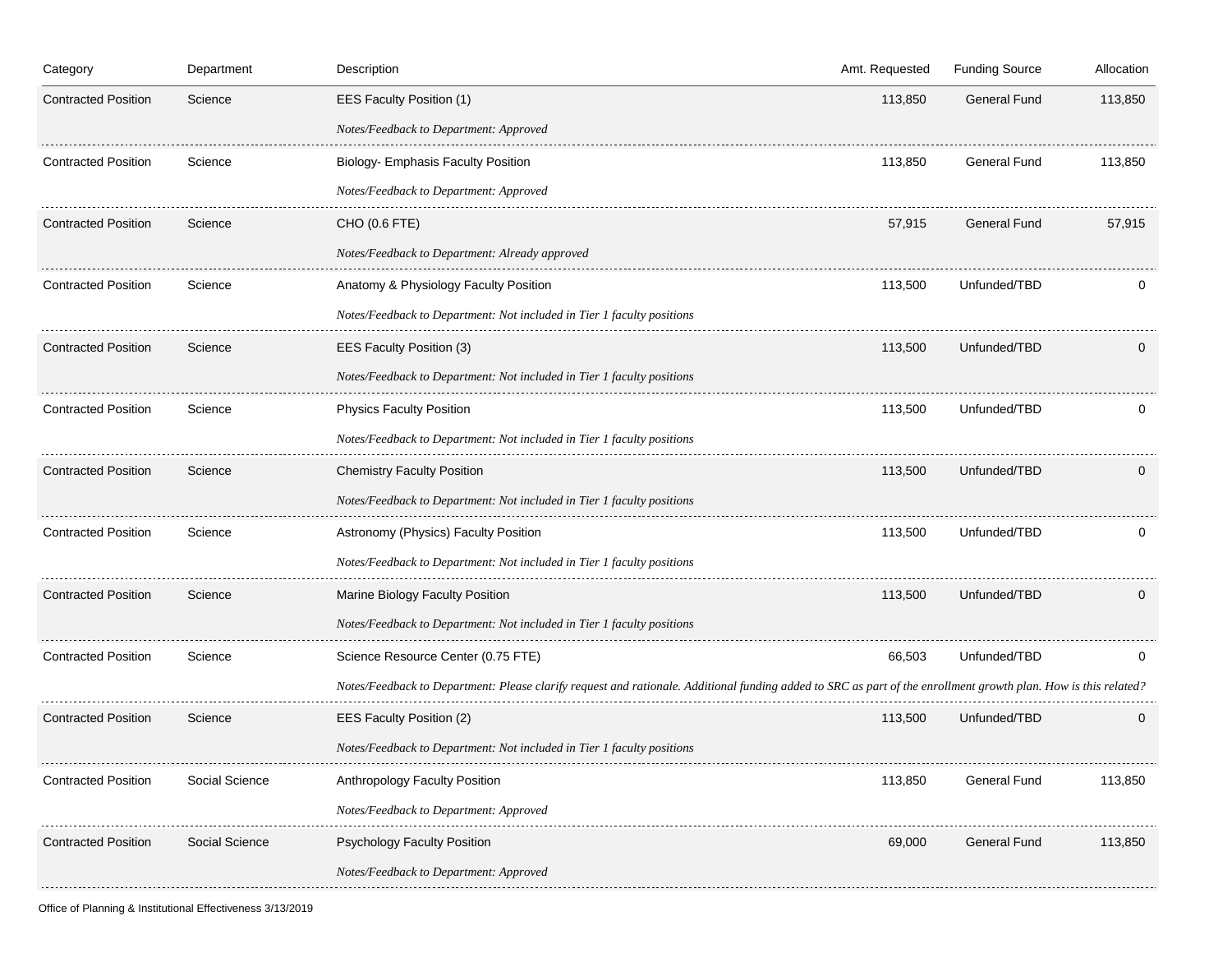| Category                   | Department                                               | Description                                                                                                                                                                                                                            | Amt. Requested | <b>Funding Source</b> | Allocation  |
|----------------------------|----------------------------------------------------------|----------------------------------------------------------------------------------------------------------------------------------------------------------------------------------------------------------------------------------------|----------------|-----------------------|-------------|
| <b>Contracted Position</b> | Social Science                                           | <b>Political Science Faculty Position</b>                                                                                                                                                                                              | 113,850        | <b>General Fund</b>   | 113,850     |
|                            |                                                          | Notes/Feedback to Department: Approved                                                                                                                                                                                                 |                |                       |             |
| <b>Contracted Position</b> | Social Science                                           | <b>History Faculty Position</b>                                                                                                                                                                                                        | 113,850        | Unfunded/TBD          |             |
|                            |                                                          | Notes/Feedback to Department: Not included in Tier 1 faculty positions                                                                                                                                                                 |                |                       |             |
| <b>Contracted Position</b> | <b>Information Technology</b>                            | Programmer/ Systems Analyst                                                                                                                                                                                                            | 142,000        | <b>General Fund</b>   | 234,300     |
|                            |                                                          | Notes/Feedback to Department: 2 positions approved: Replacing Pat and new Data Warehouse/IR focused programmer                                                                                                                         |                |                       |             |
| <b>Contracted Position</b> | Athletics                                                | Student Advisor2/ Compliance Advisor Position                                                                                                                                                                                          | 87,000         | Unfunded/TBD          |             |
|                            |                                                          | Notes/Feedback to Department: Wait to transition AD to Student Affairs then reevaluate needs.                                                                                                                                          |                |                       |             |
| <b>Contracted Position</b> | English as a Second<br>Language                          | <b>ESL Faculty Position</b>                                                                                                                                                                                                            | 113,500        | Unfunded/TBD          |             |
|                            |                                                          | Notes/Feedback to Department: Not included in Tier 1 faculty positions                                                                                                                                                                 |                |                       |             |
| <b>Contracted Position</b> |                                                          | High School Connections College Now Advisor/Recruiter #1 (possibly student advisor 1 or 2)                                                                                                                                             | 80,850         | General Fund          | 80,850      |
|                            |                                                          | Notes/Feedback to Department: Approved                                                                                                                                                                                                 |                |                       |             |
| <b>Contracted Position</b> |                                                          | High School Connections College Now Advisor/Recruiter #2 (possibly student advisor 1 or 2)                                                                                                                                             | 80,850         | Unfunded/TBD          |             |
|                            |                                                          | Notes/Feedback to Department: Fund 1 new advisor position FY20; assess outcomes                                                                                                                                                        |                |                       |             |
| <b>Contracted Position</b> | Academic Technology                                      | Instructional Designer Faculty Position                                                                                                                                                                                                | 56,925         | <b>General Fund</b>   | 56,925      |
|                            |                                                          | Notes/Feedback to Department: Approved at .5 FTE                                                                                                                                                                                       |                |                       |             |
| <b>Contracted Position</b> | Tutoring                                                 | <b>Tutoring Faculty</b>                                                                                                                                                                                                                | 113,500        | Unfunded/TBD          |             |
|                            |                                                          | Notes/Feedback to Department: Not included in Tier 1 faculty positions                                                                                                                                                                 |                |                       |             |
| <b>Contracted Position</b> | <b>Student Success</b>                                   | Student Success Coaches (2)                                                                                                                                                                                                            | 108,900        | <b>General Fund</b>   | 108,900     |
|                            |                                                          | Notes/Feedback to Department: Approved - permanent positions                                                                                                                                                                           |                |                       |             |
| <b>Contracted Position</b> | <b>New Student Transitions</b>                           | <b>Enrollment Services Specialist</b>                                                                                                                                                                                                  | 70,950         | <b>General Fund</b>   | 70,950      |
|                            |                                                          | Notes/Feedback to Department: Approved                                                                                                                                                                                                 |                |                       |             |
|                            |                                                          | <b>Contracted Position Total:</b>                                                                                                                                                                                                      | \$5,186,493    |                       | \$1.976.040 |
| Curriculum                 | <b>Business &amp; Computer</b><br>Information Technology | Curriculum Development: Process Management, Foundational Statistics, Managing<br>Business Information, Business Technology                                                                                                             | 12,510         | Program Review        | 12,510      |
|                            |                                                          | Notes/Feedback to Department: Funding approved at \$300 hours. Please follow curriculum development and approval processes.<br>https://www.lanecc.edu/currsched. Budget adjustments will be made as needed upon completion of project. |                |                       |             |
|                            |                                                          |                                                                                                                                                                                                                                        |                |                       |             |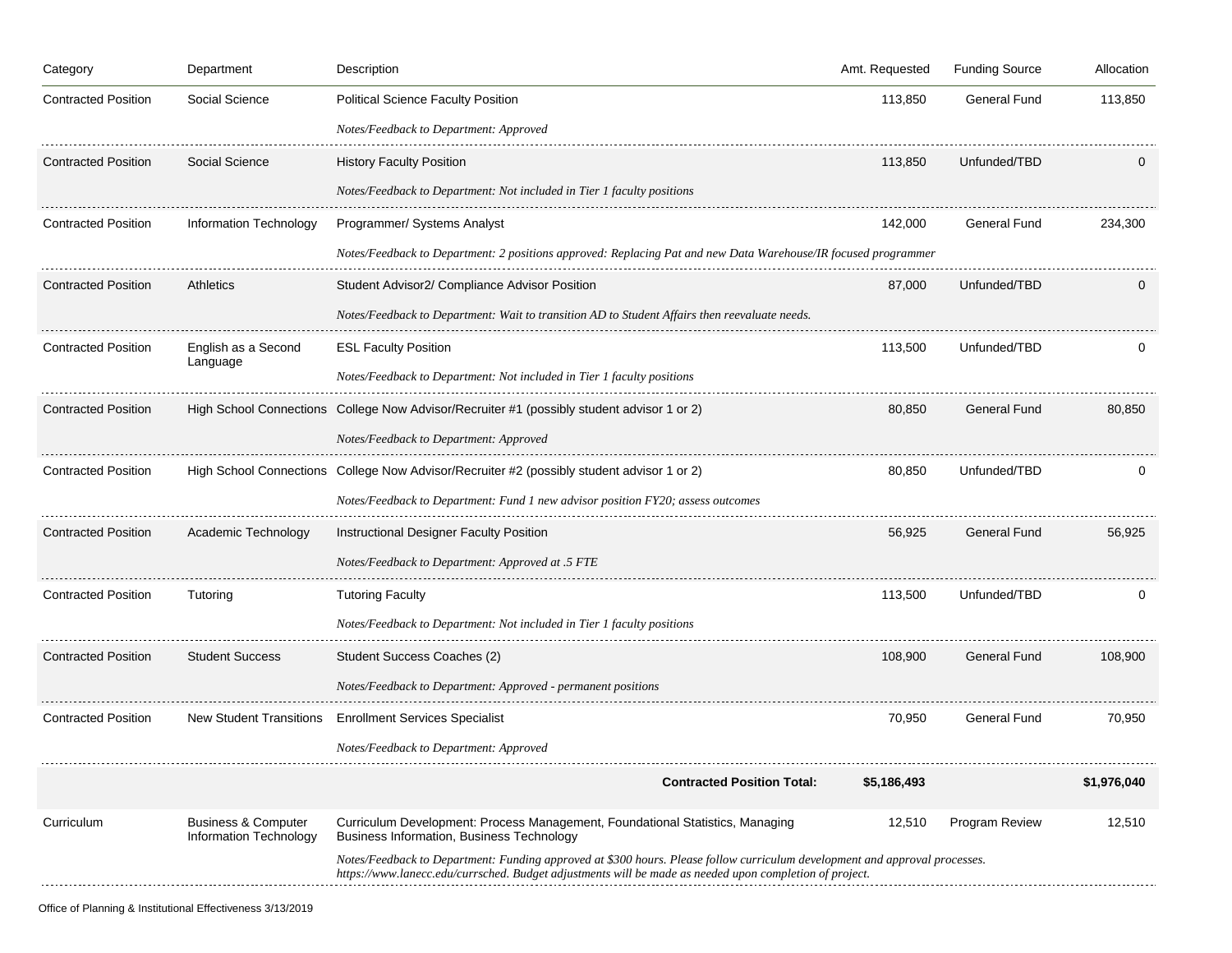| Category   | Department                              | Description                                                                                                                                                                                                                                                                                                 | Amt. Requested | <b>Funding Source</b> | Allocation   |  |  |
|------------|-----------------------------------------|-------------------------------------------------------------------------------------------------------------------------------------------------------------------------------------------------------------------------------------------------------------------------------------------------------------|----------------|-----------------------|--------------|--|--|
| Curriculum | Language, Literature &<br>Communication | Online Spanish Course Development                                                                                                                                                                                                                                                                           | $\Omega$       | Unfunded/TBD          | $\Omega$     |  |  |
|            |                                         | Notes/Feedback to Department: Please work with Ian Coronado and the Academic Technology Center for resources and support as needed. Please follow<br>curriculum development and approval processes. https://www.lanecc.edu/currsched.                                                                       |                |                       |              |  |  |
| Curriculum | Language, Literature &<br>Communication | WR 121, 122, 227 Revamp                                                                                                                                                                                                                                                                                     | 0              | Unfunded/TBD          |              |  |  |
|            |                                         | Notes/Feedback to Department: Please work with Ian Coronado and the Academic Technology Center for resources and support as needed. Please connect with<br>Tammy Salman for all assessment work to develop a multiyear plan so we can identify and provide support resources and track collegewide efforts. |                |                       |              |  |  |
| Curriculum | Language, Literature &<br>Communication | COMM Environmental Rhetoric curriculum development                                                                                                                                                                                                                                                          | $\Omega$       | Unfunded/TBD          | $\Omega$     |  |  |
|            |                                         | Notes/Feedback to Department: Approved. Please follow curriculum development and approval processes. https://www.lanecc.edu/currsched.                                                                                                                                                                      |                |                       |              |  |  |
| Curriculum | Language, Literature &<br>Communication | WR 227: Technical Writing - Revamp for New Outcomes                                                                                                                                                                                                                                                         | $\Omega$       | Unfunded/TBD          | $\Omega$     |  |  |
|            |                                         | Notes/Feedback to Department: Approved. Please follow curriculum development and approval processes. https://www.lanecc.edu/currsched.                                                                                                                                                                      |                |                       |              |  |  |
| Curriculum | Language, Literature &<br>Communication | <b>COMM: Mediated Communication curriculum development</b>                                                                                                                                                                                                                                                  | $\Omega$       | <b>General Fund</b>   | $\mathbf{0}$ |  |  |
|            |                                         | Notes/Feedback to Department: Approved. Please follow curriculum development and approval processes. https://www.lanecc.edu/currsched.                                                                                                                                                                      |                |                       |              |  |  |
| Curriculum | Language, Literature &<br>Communication | <b>COMM: Environmental Rhetoric curriculum development</b>                                                                                                                                                                                                                                                  | 0              | General Fund          | $\Omega$     |  |  |
|            |                                         | Notes/Feedback to Department: Approved. Please follow curriculum development and approval processes. https://www.lanecc.edu/currsched.                                                                                                                                                                      |                |                       |              |  |  |
| Curriculum | Language, Literature &<br>Communication | <b>COMM Mediated Communication curriculum development</b>                                                                                                                                                                                                                                                   | $\Omega$       | Unfunded/TBD          | $\Omega$     |  |  |
|            |                                         | Notes/Feedback to Department: Approved. Please follow curriculum development and approval processes. https://www.lanecc.edu/currsched.                                                                                                                                                                      |                |                       |              |  |  |
| Curriculum | Science                                 | G 147B National Parks Geology - Death Valley Curriculum Development                                                                                                                                                                                                                                         | 4,170          | Program Review        | 4,170        |  |  |
|            |                                         | Notes/Feedback to Department: Approved. Please follow curriculum development and approval processes. https://www.lanecc.edu/currsched. Budget<br>adjustments will be made as needed upon completion of project.                                                                                             |                |                       |              |  |  |
| Curriculum | Science                                 | GS 109 Meteorology - change from 5 credit lecture course to 4 credit lecture lab<br>course (Flight/Aviation can no longer support) - we need to change to make it both<br>eligible for transfer credit and still maintain needs for Aviation Academy curriculum<br>development                              | 4,170          | <b>Program Review</b> | 4,170        |  |  |
|            |                                         | Notes/Feedback to Department: Approved. Please follow curriculum development and approval processes. https://www.lanecc.edu/currsched. Budget<br>adjustments will be made as needed upon completion of project.                                                                                             |                |                       |              |  |  |
| Curriculum | Science                                 | 100-level Environmental Chemistry curriculum development                                                                                                                                                                                                                                                    | 4,170          | <b>Program Review</b> | 4,170        |  |  |
|            |                                         | Notes/Feedback to Department: Approved. Please follow curriculum development and approval processes. https://www.lanecc.edu/currsched. Budget<br>adjustments will be made as needed upon completion of project.                                                                                             |                |                       |              |  |  |
| Curriculum | Science                                 | GS 142 Earth Revealed - 1 credit lab split out from the 3 or 4 credit online telecourse<br>curriculum development                                                                                                                                                                                           | 834            | <b>Program Review</b> | 834          |  |  |
|            |                                         | Notes/Feedback to Department: Approved. Please follow curriculum development and approval processes. https://www.lanecc.edu/currsched. Budget<br>adjustments will be made as needed upon completion of project.                                                                                             |                |                       |              |  |  |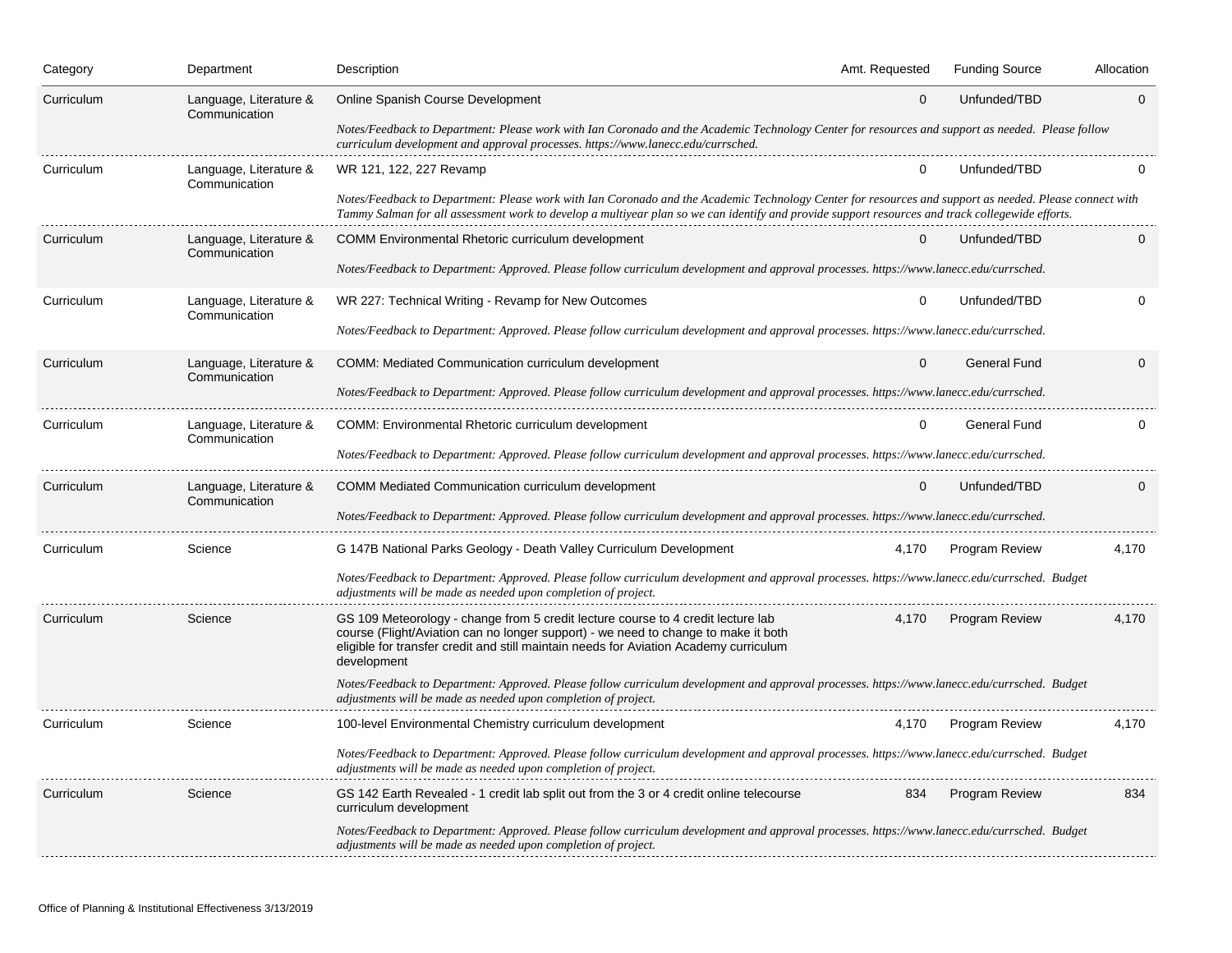| Category                        | Department                             | Description                                                                                                                                                                                                     | Amt. Requested | <b>Funding Source</b> | Allocation |
|---------------------------------|----------------------------------------|-----------------------------------------------------------------------------------------------------------------------------------------------------------------------------------------------------------------|----------------|-----------------------|------------|
| Curriculum                      | Science                                | GS 147 Oceanography - 1 credit lab split out from the 3 or 4 credit online telecourse<br>curriculum development                                                                                                 | 834            | Program Review        | 834        |
|                                 |                                        | Notes/Feedback to Department: Approved. Please follow curriculum development and approval processes. https://www.lanecc.edu/currsched. Budget<br>adjustments will be made as needed upon completion of project. |                |                       |            |
| Curriculum                      | Social Science                         | ES 223 course revision with substantially new online content                                                                                                                                                    | 0              | Unfunded/TBD          |            |
|                                 |                                        | Notes/Feedback to Department: Approved. Please work with Ian Coronado and the Academic Technology Center for support and resources.                                                                             |                |                       |            |
| Curriculum                      | Social Science                         | HST 106 course revision - Online/OER                                                                                                                                                                            |                | Unfunded/TBD          |            |
|                                 |                                        | Notes/Feedback to Department: Approved. Please work with Ian Coronado and the Academic Technology Center for support and resources.                                                                             |                |                       |            |
| Curriculum                      | English as a Second<br>Language        | Curriculum development for Community English Program to align with PASS, Career<br>Pathways, Workforce, etc.                                                                                                    | 14,595         | General Fund          | 14,595     |
|                                 |                                        | Notes/Feedback to Department: Approved. Please follow curriculum development and approval processes. https://www.lanecc.edu/currsched. Budget<br>adjustments will be made as needed upon completion of project. |                |                       |            |
|                                 |                                        | <b>Curriculum Total:</b>                                                                                                                                                                                        | \$41,283       |                       | \$41,283   |
| <b>Materials &amp; Services</b> | Adult Basic and<br>Secondary Education | Smart classrooms - ABSE needs to occupy or convert classrooms into smart classes<br>for educational purposes.                                                                                                   | 50,000         | General Fund          | 50,000     |
|                                 |                                        | Notes/Feedback to Department: Approved - work with Information Technology to schedule the work. Funding in 111100-506001-621500-121000                                                                          |                |                       |            |
| <b>Materials &amp; Services</b> | Adult Basic and<br>Secondary Education | Pathways/PASS/STEP campus location - the program needs a home with office,<br>meeting, and student space                                                                                                        | 0              | Unfunded/TBD          | 0          |
|                                 |                                        | Notes/Feedback to Department: Please follow the facilities space request process                                                                                                                                |                |                       |            |
| Materials & Services            | Art & Applied Design                   | High resolution, environmental/ medium scale 3D scanner. Professional-grade<br>handheld 3D scanner (example- Peel 3d, https://peel-3d.com/)                                                                     | 5,500          | <b>Program Review</b> | 5,500      |
|                                 |                                        | Notes/Feedback to Department: Approved. FOAP 111100-621001-621500-111000                                                                                                                                        |                |                       |            |
| <b>Materials &amp; Services</b> | Art & Applied Design                   | Computer Aided Manufacturing and Computer Numerical Control (CNC) Technology.<br>3 axis CNC Router, table style (example - Baileigh WR-32 CNC router table or higher<br>level machine)                          | 3,500          | Program Review        | 3,500      |
|                                 |                                        | Notes/Feedback to Department: Approved. FOAP 111100-621001-621500-111000                                                                                                                                        |                |                       |            |
| <b>Materials &amp; Services</b> | Art & Applied Design                   | Three digital projectors: Panasonic ptrz570 10/224,220,219                                                                                                                                                      | 10,500         | <b>Program Review</b> | 3,500      |
|                                 |                                        | Notes/Feedback to Department: One approved for FY20. FOAP 111100-621001-621500-111000                                                                                                                           |                |                       |            |
| Materials & Services            | Art & Applied Design                   | Two flat screen tv monitors; One in building 10 and one in art gallery/building 11. (Does<br>not have to be new)                                                                                                | 0              | Unfunded/TBD          | 0          |
|                                 |                                        | Notes/Feedback to Department: Please work with Information Technology to identify available used monitors; if none available, provide a cost estimate to the<br>budget office                                   |                |                       |            |
| Materials & Services            | Art & Applied Design                   | Funding for completion of space allocation request                                                                                                                                                              | 50,000         | Unfunded/TBD          | 0          |
|                                 |                                        | Notes/Feedback to Department: Follow established facilities request process and funding.                                                                                                                        |                |                       |            |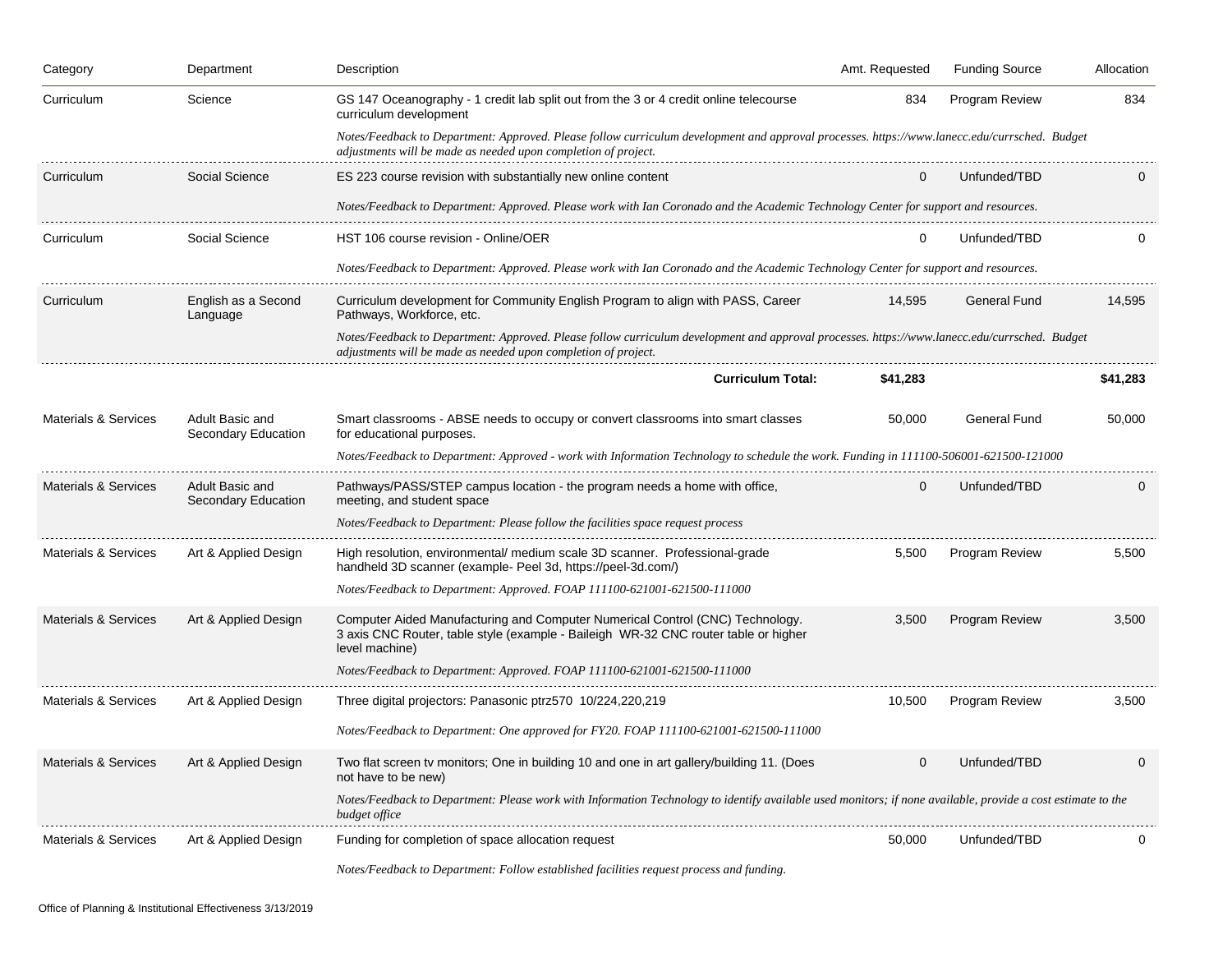| Category                        | Department                                               | Description                                                                                                                                                            | Amt. Requested | <b>Funding Source</b> | Allocation |  |  |  |
|---------------------------------|----------------------------------------------------------|------------------------------------------------------------------------------------------------------------------------------------------------------------------------|----------------|-----------------------|------------|--|--|--|
| <b>Materials &amp; Services</b> | Art & Applied Design                                     | Ten IMac computers: (NASAD Recommended) 27 inch IMac base model: 3.4 GHz,<br>with 8GB RAM, (out of box set up) possible RAM update to 16GB. \$1799. Each               | 18,000         | Unfunded/TBD          | 0          |  |  |  |
|                                 |                                                          | (Dependent on space allocation request of room 10/115)                                                                                                                 |                |                       |            |  |  |  |
|                                 |                                                          | Notes/Feedback to Department: On hold pending space allocation decisions. If space is allocated, please notify Jen Steele and we'll pursue funding.                    |                |                       |            |  |  |  |
| <b>Materials &amp; Services</b> | <b>Business &amp; Computer</b><br>Information Technology | Marketing for Cybersecurity Degree Program                                                                                                                             | 30,000         | Unfunded/TBD          | 0          |  |  |  |
|                                 |                                                          | Notes/Feedback to Department: Work with Andy McNamara on marketing plan. Use the M&S budget adjustment process for funding needed outside college<br>marketing budget. |                |                       |            |  |  |  |
| <b>Materials &amp; Services</b> | <b>Health Professions</b>                                | <b>Accreditation fees</b>                                                                                                                                              | 10,000         | General Fund          | 10,000     |  |  |  |
|                                 |                                                          | Notes/Feedback to Department: Approved                                                                                                                                 |                |                       |            |  |  |  |
| <b>Materials &amp; Services</b> | <b>Health Professions</b>                                | Professional Development/Conferences                                                                                                                                   | 10,000         | Unfunded/TBD          | 0          |  |  |  |
|                                 |                                                          | Notes/Feedback to Department: Request funding through MPDC, FPD, CPDT. Use M&S budget adjustment request for any unmet needs.                                          |                |                       |            |  |  |  |
| <b>Materials &amp; Services</b> | Health & Physical                                        | Professional Development funds for advisor IDEA/ACE conference and training                                                                                            | 1,250          | Unfunded/TBD          |            |  |  |  |
| Education                       |                                                          | Notes/Feedback to Department: Please request funding through Classified Professional Development.                                                                      |                |                       |            |  |  |  |
| <b>Materials &amp; Services</b> | Language, Literature &<br>Communication                  | 3 Sets of Computers on Wheels with Chromebook and Cart for use by writing classes.<br>Est. \$7250/ea w/o volume discount. Partial funding accepted.                    | 24,000         | <b>Program Review</b> | 8,000      |  |  |  |
|                                 |                                                          | Notes/Feedback to Department: Funding approved for one set in FY20. Please assess and report impact/outcomes. FOAP 111100-651001-621500-111000                         |                |                       |            |  |  |  |
| <b>Materials &amp; Services</b> | Language, Literature &<br>Communication                  | Marketing for Chinuk Wawa, English Literature, French                                                                                                                  | 1,000          | Unfunded/TBD          |            |  |  |  |
|                                 |                                                          | Notes/Feedback to Department: Please work with Andy McNamara on a marketing plan. Use the M&S budget adjustment process if additional budget is needed.                |                |                       |            |  |  |  |
| <b>Materials &amp; Services</b> | Language, Literature &                                   | Computers for Spanish and Communications faculty                                                                                                                       | 6,000          | Unfunded/TBD          |            |  |  |  |
|                                 | Communication                                            | Notes/Feedback to Department: Please use existing M&S budget. Use the M&S budget adjustment process for unmet needs in FY20                                            |                |                       |            |  |  |  |
| Materials & Services            | Science                                                  | Training Required for Classified Staff (> 0.5 FTE);                                                                                                                    | $\mathbf 0$    | Unfunded/TBD          | $\Omega$   |  |  |  |
|                                 |                                                          | Notes/Feedback to Department: Is this a contracted position request? Please clarify.                                                                                   |                |                       |            |  |  |  |
| <b>Materials &amp; Services</b> | Science                                                  | Ventilation for chemical storage vault - requires estimate from Facilities (division safety<br>priority)                                                               | 5,000          | Unfunded/TBD          |            |  |  |  |
|                                 |                                                          | Notes/Feedback to Department: Please use the facilities request process. Use ICP surplus as needed for funding; note Cabinet approval and prioritization               |                |                       |            |  |  |  |
| Materials & Services            | Science                                                  | Vented corrosive chemical storage cabinets for chemicals - CHO/Physical Sci Stock                                                                                      | 4,000          | Unfunded/TBD          | $\Omega$   |  |  |  |
|                                 |                                                          | Notes/Feedback to Department: Use the facilities request process and ICP funding as needed.                                                                            |                |                       |            |  |  |  |
| <b>Materials &amp; Services</b> | Science                                                  | Electrical work in wetlab and plumbing for cabinetry to remove water hazard<br>(estimated) (division safety priority)                                                  | 5,000          | Unfunded/TBD          |            |  |  |  |
|                                 |                                                          | Notes/Feedback to Department: Please use the facilities request process. Use ICP surplus as needed for funding; note Cabinet approval and prioritization               |                |                       |            |  |  |  |
|                                 |                                                          |                                                                                                                                                                        |                |                       |            |  |  |  |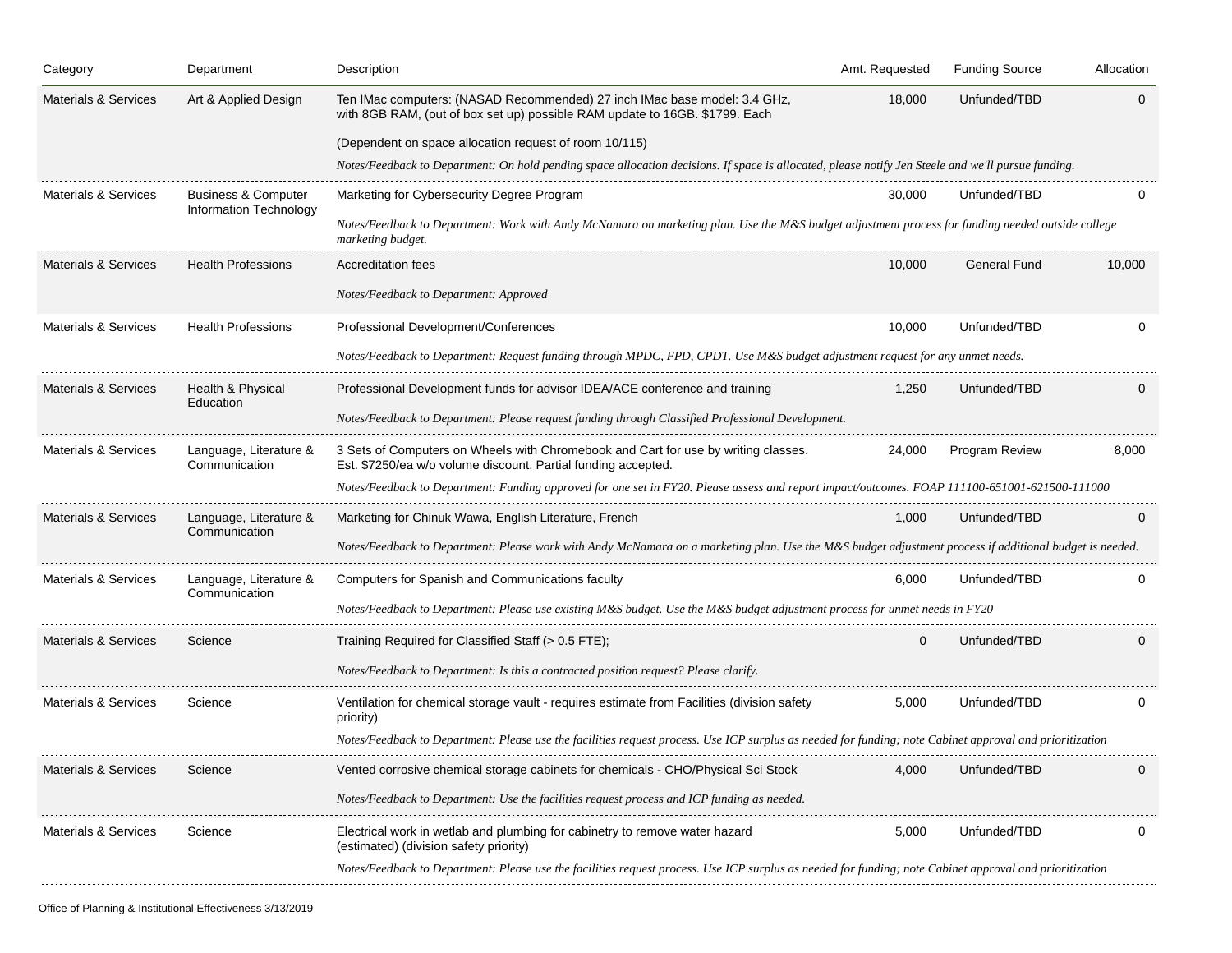| Category                        | Department             | Description                                                                                                                                                                                      | Amt. Requested | <b>Funding Source</b> | Allocation |
|---------------------------------|------------------------|--------------------------------------------------------------------------------------------------------------------------------------------------------------------------------------------------|----------------|-----------------------|------------|
| <b>Materials &amp; Services</b> | Science                | Restore M&S across-the-board and travel cuts from 2016 - high enrollment continues<br>last 3 years                                                                                               | 10,000         | Unfunded/TBD          | $\Omega$   |
|                                 |                        | Notes/Feedback to Department: Please work with existing budget. Use M&S budget adjustment process for extraordinary circumstances.                                                               |                |                       |            |
| <b>Materials &amp; Services</b> | Social Science         | 3 PC Workstations for new Social Science Resource Center                                                                                                                                         | 3,000          | General Fund          | 3,000      |
|                                 |                        | Notes/Feedback to Department: Approved. FOAP 111100-710001-621500-111000                                                                                                                         |                |                       |            |
| <b>Materials &amp; Services</b> | Social Science         | PC & MAC Workstations for Faculty (12+yr old)                                                                                                                                                    | 15,000         | Unfunded/TBD          |            |
|                                 |                        | Notes/Feedback to Department: Work with existing budget. Use M&S budget adjustment process for extraordinary circumstances.                                                                      |                |                       |            |
| <b>Materials &amp; Services</b> | Library                | <b>Online Library Resources</b>                                                                                                                                                                  | 89,500         | <b>Technology Fee</b> | 89,500     |
|                                 |                        | Notes/Feedback to Department: Approved                                                                                                                                                           |                |                       |            |
| <b>Materials &amp; Services</b> | Library                | Chromebooks for student checkout                                                                                                                                                                 | 2,500          | <b>Technology Fee</b> | 2,500      |
|                                 |                        | Notes/Feedback to Department: Approved                                                                                                                                                           |                |                       |            |
| Materials & Services            | Library                | Mobile hotspots for student checkout                                                                                                                                                             | 1,380          | <b>Technology Fee</b> | 1,380      |
|                                 |                        | Notes/Feedback to Department: Approved. Consider scaling up in future years.                                                                                                                     |                |                       |            |
| <b>Materials &amp; Services</b> | Library                | Makerspace Technology                                                                                                                                                                            | 9,000          | Unfunded/TBD          | ∩          |
|                                 |                        | Notes/Feedback to Department: Use existing department funds for ongoing maintenance                                                                                                              |                |                       |            |
| <b>Materials &amp; Services</b> | Information Technology | Student Facing Technology Fee Planned Mandatories (Includes Banner, Moodle,<br>Internet Access, etc)                                                                                             | 747,175        | <b>Technology Fee</b> | 711,795    |
|                                 |                        | Notes/Feedback to Department: Split internet cost within mandatories with General fund. Reduce Tech fee allocation request by \$35380.50 which is 1/2 of the<br>cost for internet for FY20       |                |                       |            |
| <b>Materials &amp; Services</b> | Information Technology | <b>General Fund Mandatories</b>                                                                                                                                                                  | 521,000        | <b>General Fund</b>   | 328,000    |
|                                 |                        | Notes/Feedback to Department: Approved. Increase of \$386K per 3.8.19 mandatories worksheet.                                                                                                     |                |                       |            |
| <b>Materials &amp; Services</b> | Information Technology | Budget development & financial reporting software. The software will reduce budget<br>cycle time, increase analytics, and enhance financial reporting. The cost estimate is an<br>annual figure. | 185,000        | General Fund          | 185,000    |
|                                 |                        | Notes/Feedback to Department: Approved. Included in GF mandatories.                                                                                                                              |                |                       |            |
| <b>Materials &amp; Services</b> | Information Technology | Computer Lab/Classroom upgrades                                                                                                                                                                  | 250,000        | <b>Technology Fee</b> | 150,000    |
|                                 |                        | Notes/Feedback to Department: Approved at minimum request of \$150,000                                                                                                                           |                |                       |            |
| <b>Materials &amp; Services</b> | Information Technology | <b>Enhanced Classroom Maintenance</b>                                                                                                                                                            | 120,000        | <b>Technology Fee</b> | 84,000     |
|                                 |                        | Notes/Feedback to Department: Approved at lower funding level                                                                                                                                    |                |                       |            |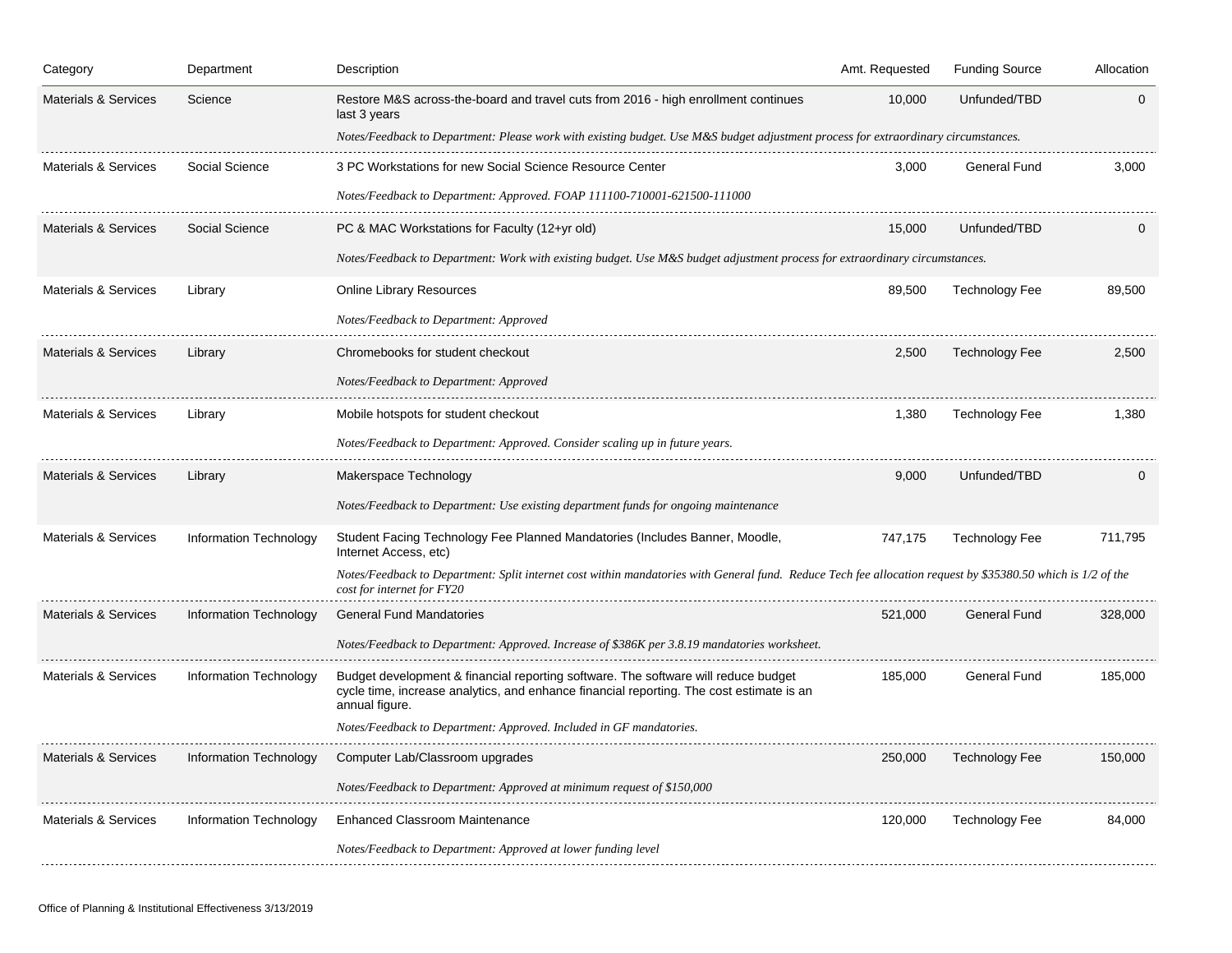| Category                        | Department                             | Description                                                                                                                                               | Amt. Requested | <b>Funding Source</b> | Allocation |
|---------------------------------|----------------------------------------|-----------------------------------------------------------------------------------------------------------------------------------------------------------|----------------|-----------------------|------------|
| <b>Materials &amp; Services</b> | Information Technology                 | Mobile App/Portal Project Software Solution                                                                                                               | 140,000        | <b>Technology Fee</b> | 60,000     |
|                                 |                                        | Notes/Feedback to Department: Approved at reduced funding amount                                                                                          |                |                       |            |
| <b>Materials &amp; Services</b> | Information Technology                 | PrintLane                                                                                                                                                 | 50,000         | <b>Technology Fee</b> | 50,000     |
|                                 |                                        | Notes/Feedback to Department: Approved                                                                                                                    |                |                       |            |
| <b>Materials &amp; Services</b> | <b>Information Technology</b>          | IDM Consulting/Implementation Services.                                                                                                                   | 140,000        | <b>Technology Fee</b> | 30,000     |
|                                 |                                        | Notes/Feedback to Department: Updated to \$30K per Bill Schuetz                                                                                           |                |                       |            |
| Materials & Services            | Information Technology                 | Remove Groupwise - Groupwise to Gmail migration tool                                                                                                      | 35,000         | Unfunded/TBD          |            |
|                                 |                                        | Notes/Feedback to Department: Funded in FY19                                                                                                              |                |                       |            |
| <b>Materials &amp; Services</b> | <b>Information Technology</b>          | <b>Staff Computer Replacements</b>                                                                                                                        | 215,000        | Unfunded/TBD          |            |
|                                 |                                        | Notes/Feedback to Department: On hold pending M&S reset                                                                                                   |                |                       |            |
| <b>Materials &amp; Services</b> | Information Technology                 | EnterpriseScheduler - Server License and Maintenance                                                                                                      | 11,000         | General Fund          |            |
|                                 |                                        | Notes/Feedback to Department: Approved, Included in GF mandatories.                                                                                       |                |                       |            |
| Materials & Services            | Information Technology                 | Data Warehouse/Data Visualization - Server and Increased Storage Needs plus Data<br>Cookbook/Dictionary Software. New Manadatories to be added this year. | 60,000         | Unfunded/TBD          |            |
|                                 |                                        | Notes/Feedback to Department: Need more information as warehouse project progresses.                                                                      |                |                       |            |
| <b>Materials &amp; Services</b> | Information Technology                 | Paper Forms Software                                                                                                                                      | 100,000        | Unfunded/TBD          |            |
|                                 |                                        | Notes/Feedback to Department: Need more information. Is this included in the general fund mandatories?                                                    |                |                       |            |
| Materials & Services            | Information Technology                 | Wireless expansion                                                                                                                                        | 32,500         | <b>Technology Fee</b> |            |
|                                 |                                        | Notes/Feedback to Department: Funding not available in FY20 per Tech Fee cmmittee                                                                         |                |                       |            |
| <b>Materials &amp; Services</b> | Information Technology                 | Training Budget for I.T. Staff                                                                                                                            | 60,000         | Unfunded/TBD          |            |
|                                 |                                        | Notes/Feedback to Department: Refer to MPDC, FPD, CPDT                                                                                                    |                |                       |            |
| Materials & Services            | Marketing & Public<br><b>Relations</b> | Bond Information Campaign                                                                                                                                 | 250,000        | General Fund          | 250,000    |
|                                 |                                        | Notes/Feedback to Department: Approved. FOAP 111100-140001-621500-510000                                                                                  |                |                       |            |
| Materials & Services            | Marketing & Public                     | <b>Marketing Investments</b>                                                                                                                              | 100,000        | General Fund          | 100,000    |
|                                 | Relations                              | Notes/Feedback to Department: Approved                                                                                                                    |                |                       |            |
| <b>Materials &amp; Services</b> | <b>Public Safety</b>                   | Department M&S                                                                                                                                            | 158,000        | General Fund          |            |
|                                 |                                        | Notes/Feedback to Department: Approved. Maintain existing base budget (equal to department request)                                                       |                |                       |            |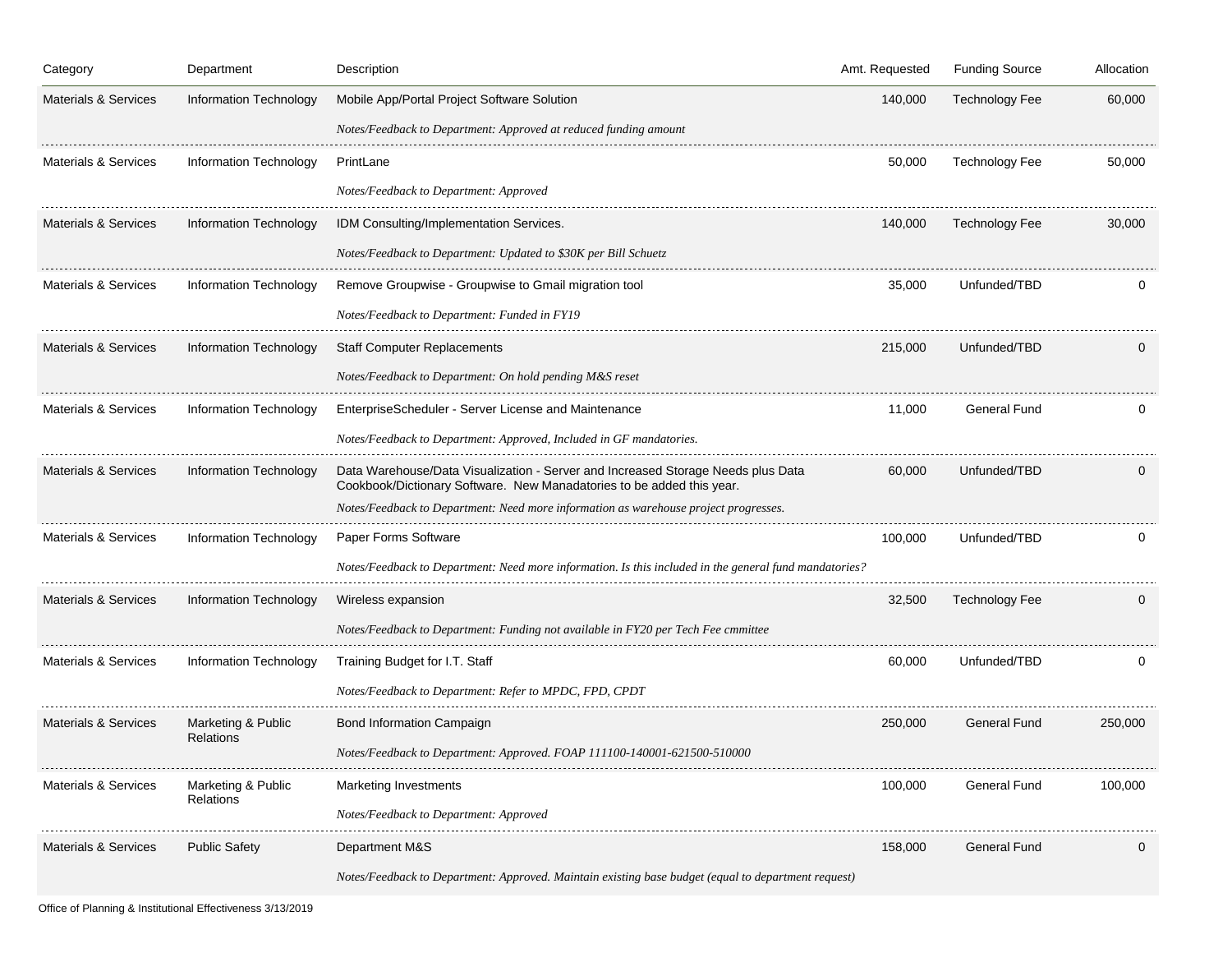| Category                        | Department                      | Description                                                                                                                                                                                                                                                                                               | Amt. Requested | <b>Funding Source</b> | Allocation |  |  |
|---------------------------------|---------------------------------|-----------------------------------------------------------------------------------------------------------------------------------------------------------------------------------------------------------------------------------------------------------------------------------------------------------|----------------|-----------------------|------------|--|--|
| <b>Materials &amp; Services</b> | <b>Public Safety</b>            | Lot camera for Gonyea and Eldon Schafer and other campus cameras, Axon Body<br>Worn Cameras,                                                                                                                                                                                                              | 10,000         | Unfunded/TBD          | $\Omega$   |  |  |
|                                 |                                 | Notes/Feedback to Department: On hold - pending Capital Outlay budget                                                                                                                                                                                                                                     |                |                       |            |  |  |
| <b>Materials &amp; Services</b> | English as a Second             | Two smart classroom podiums and accompanying equipment                                                                                                                                                                                                                                                    | 20,000         | Unfunded/TBD          |            |  |  |
|                                 | Language                        | Notes/Feedback to Department: Use foundation fund (#5760) for program investments.                                                                                                                                                                                                                        |                |                       |            |  |  |
| Materials & Services            | English as a Second<br>Language | <b>Marketing Expenditures</b>                                                                                                                                                                                                                                                                             | 2,000          | Unfunded/TBD          |            |  |  |
|                                 |                                 | Notes/Feedback to Department: Please work with Andy McNamara on your marketing plan. Use the M&S budget adjustment process if you need funding outside<br>the college's marketing budget.                                                                                                                 |                |                       |            |  |  |
| <b>Materials &amp; Services</b> | English as a Second<br>Language | Desktop Scanner                                                                                                                                                                                                                                                                                           | 1,000          | Unfunded/TBD          | $\Omega$   |  |  |
|                                 |                                 | Notes/Feedback to Department: Work with existing budget to include foundation (#5760) and ICP funds as appropriate.                                                                                                                                                                                       |                |                       |            |  |  |
| <b>Materials &amp; Services</b> | English as a Second<br>Language | Desk Chairs                                                                                                                                                                                                                                                                                               | 1,600          | Unfunded/TBD          | 0          |  |  |
|                                 |                                 | Notes/Feedback to Department: Work with existing budget to include foundation (#5760) and ICP funds as appropriate.                                                                                                                                                                                       |                |                       |            |  |  |
| <b>Materials &amp; Services</b> | English as a Second             | Signature pad                                                                                                                                                                                                                                                                                             | 600            | Unfunded/TBD          | 0          |  |  |
|                                 | Language                        | Notes/Feedback to Department: Work with existing budget to include foundation (#5760) and ICP funds as appropriate.                                                                                                                                                                                       |                |                       |            |  |  |
| <b>Materials &amp; Services</b> | Academic Technology             | <b>Captioning Services funds</b>                                                                                                                                                                                                                                                                          | 10,000         | <b>Technology Fee</b> | 5,000      |  |  |
|                                 |                                 | Notes/Feedback to Department: Partial funding approved by Tech Fee Committee; apply for Technology Fee contingency if additional funds needed                                                                                                                                                             |                |                       |            |  |  |
| <b>Materials &amp; Services</b> | New Student Transitions         | Funding to remodel admissions reception area to add a clear and accessible door                                                                                                                                                                                                                           | 30,000         | Unfunded/TBD          | 0          |  |  |
|                                 |                                 | Notes/Feedback to Department: Use the facilities request process and funding; note Cabinet approval and prioritization                                                                                                                                                                                    |                |                       |            |  |  |
| <b>Materials &amp; Services</b> |                                 | New Student Transitions Funding for Student Ambassador Program                                                                                                                                                                                                                                            |                | Unfunded/TBD          |            |  |  |
|                                 |                                 | Notes/Feedback to Department: Need clarity about request. Is this a continuation of current funding? Are these student workers? If so, request funding through<br>the student worker request process (Spring 2019.) IF additional funding is needed, use the part time budget adjustment request process. |                |                       |            |  |  |
| <b>Materials &amp; Services</b> | <b>New Student Transitions</b>  | Funding for professional development and trainingfor division (dean and admin of<br>division)                                                                                                                                                                                                             | 15,000         | Unfunded/TBD          | $\Omega$   |  |  |
|                                 |                                 | Notes/Feedback to Department: Refer to MPDC, FPD, CPDT                                                                                                                                                                                                                                                    |                |                       |            |  |  |
| <b>Materials &amp; Services</b> | <b>New Student Transitions</b>  | Funding for basic materials and supplies for division (specifically, dean and admin of<br>division)                                                                                                                                                                                                       | 8,000          | Unfunded/TBD          | 0          |  |  |
|                                 |                                 | Notes/Feedback to Department: Work with existing budget. Use M&S budget adjustment process for extraordinary circumstances.                                                                                                                                                                               |                |                       |            |  |  |
| <b>Materials &amp; Services</b> | <b>New Student Transitions</b>  | Purchase and implementation of a student lifecycle CRM that incorporates an<br>integrated admissions application and can integrate well with Banner                                                                                                                                                       | 150,000        | Unfunded/TBD          | $\Omega$   |  |  |
|                                 |                                 | Notes/Feedback to Department: Need more information on timing and RFP process.                                                                                                                                                                                                                            |                |                       |            |  |  |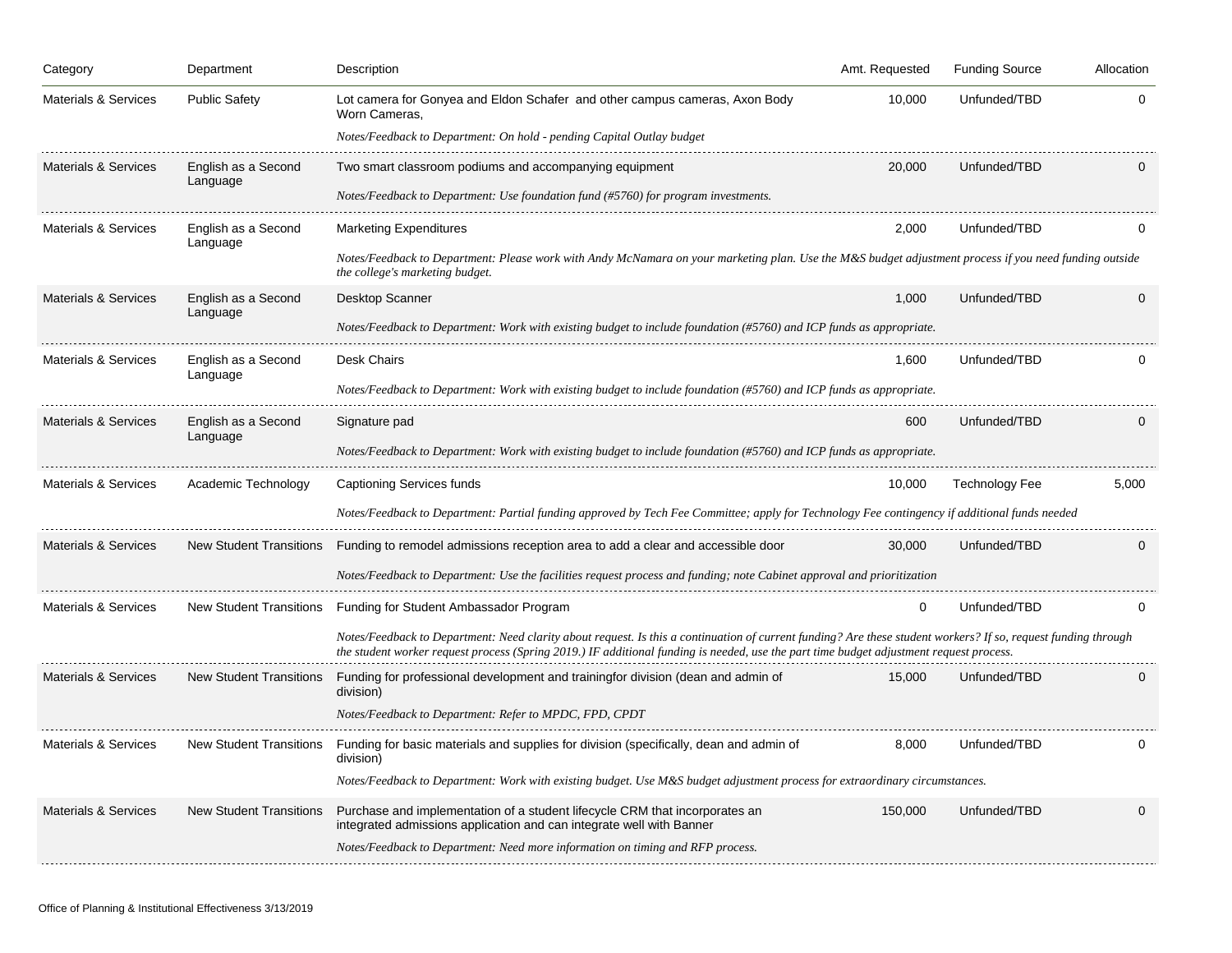| Category         | Department                                                      | Description                                                                                                                                                                                                                                                                      | Amt. Requested | <b>Funding Source</b> | Allocation  |  |  |
|------------------|-----------------------------------------------------------------|----------------------------------------------------------------------------------------------------------------------------------------------------------------------------------------------------------------------------------------------------------------------------------|----------------|-----------------------|-------------|--|--|
|                  |                                                                 | <b>Materials &amp; Services Total:</b>                                                                                                                                                                                                                                           | \$3,787,005    |                       | \$2,130,675 |  |  |
| Part Time        | Art & Applied Design                                            | Media Art lab support- 2 1039 employees                                                                                                                                                                                                                                          | 48,650         | <b>General Fund</b>   | 48,650      |  |  |
|                  |                                                                 | Notes/Feedback to Department: Approved. We have moved funding from Technology Fee to General Fund (recurring) so you don't need to continue submitting<br>annual requests.                                                                                                       |                |                       |             |  |  |
| Part Time        | Art & Applied Design                                            | Map competencies to GD courses/determine course outcomes                                                                                                                                                                                                                         | 2,502          | Assessment            | 2,502       |  |  |
|                  |                                                                 | Notes/Feedback to Department: Approved. Please connect with Tammy Salman for all assessment work to develop a multiyear plan so we can identify and<br>provide support resources and track collegewide efforts.                                                                  |                |                       |             |  |  |
| Part Time        | Art & Applied Design                                            | Confirm outcomes language for Arts 227, 228, 229                                                                                                                                                                                                                                 | 556            | Assessment            | 556         |  |  |
|                  |                                                                 | Notes/Feedback to Department: Approved. Please connect with Tammy Salman for all assessment work to develop a multiyear plan so we can identify and<br>provide support resources and track collegewide efforts.                                                                  |                |                       |             |  |  |
| Part Time        | Art & Applied Design                                            | Maintain current student workers across the division                                                                                                                                                                                                                             | 7,350          | Unfunded/TBD          |             |  |  |
|                  |                                                                 | Notes/Feedback to Department: Use student worker and LETS process (Spring 2019)                                                                                                                                                                                                  |                |                       |             |  |  |
| Part Time        | Art & Applied Design                                            | Continued work on course learning outcomes and core learning outcomes.<br>Assessment fellowship.                                                                                                                                                                                 | 0              | Assessment            |             |  |  |
|                  |                                                                 | Notes/Feedback to Department: Approved. Please connect with Tammy Salman for all assessment work to develop a multiyear plan so we can identify and<br>provide support resources and track collegewide efforts.                                                                  |                |                       |             |  |  |
| <b>Part Time</b> | Art & Applied Design                                            | Continue to work on CLO mapping. Develop rubric for capstone project.                                                                                                                                                                                                            | 0              | Assessment            | 0           |  |  |
|                  |                                                                 | Notes/Feedback to Department: Approved. Please connect with Tammy Salman for all assessment work to develop a multiyear plan so we can identify and<br>provide support resources and track collegewide efforts.                                                                  |                |                       |             |  |  |
| Part Time        | Art & Applied Design                                            | 2D arts and technology, Media arts, Music (part time budget adjustment to be sent<br>separately)                                                                                                                                                                                 | 0              | Unfunded/TBD          |             |  |  |
|                  |                                                                 | Notes/Feedback to Department: Base PT budgets, adjusted for enrollment and contracted faculty FTE, will be distributed in March. Please follow existing<br>practices if any PT budget adjustments are needed.                                                                    |                |                       |             |  |  |
| Part Time        | <b>Business &amp; Computer</b><br>Information Technology        | Business/CIT Lab Support                                                                                                                                                                                                                                                         | 48,650         | General Fund          | 48,650      |  |  |
|                  |                                                                 | Notes/Feedback to Department: Approved. This funding has been moved from the Technology Fee to General Fund (recurring), so you won't need to continue to<br>request for annual funding                                                                                          |                |                       |             |  |  |
| Part Time        | <b>Business &amp; Computer</b><br>Information Technology        | Early Alert System                                                                                                                                                                                                                                                               | 25,020         | <b>General Fund</b>   | 25,020      |  |  |
|                  |                                                                 | Notes/Feedback to Department: Approved - continued funding for outreach specialist; early alert initiative pending outcomes review from FY19                                                                                                                                     |                |                       |             |  |  |
| Part Time        | <b>Business &amp; Computer</b><br><b>Information Technology</b> | Business department mapping of program level outcomes to Core Learning Outcomes.                                                                                                                                                                                                 | 1,390          | Assessment            | 1,390       |  |  |
|                  |                                                                 | Notes/Feedback to Department: Approved. Please connect with Tammy Salman for all assessment work to develop a multiyear plan so we can identify and<br>provide support resources and track collegewide efforts.                                                                  |                |                       |             |  |  |
| Part Time        | <b>Business &amp; Computer</b><br>Information Technology        | <b>Embedded Tutor Position</b>                                                                                                                                                                                                                                                   | 15,000         | Unfunded/TBD          | 0           |  |  |
|                  |                                                                 | Notes/Feedback to Department: Need more information. Not clear what classes this is for or how it fits into the general tutoring model. In general ASA supports<br>embedded tutors, but we need a full plan. Also clarity on how this relates to expanded BCIT resource centers. |                |                       |             |  |  |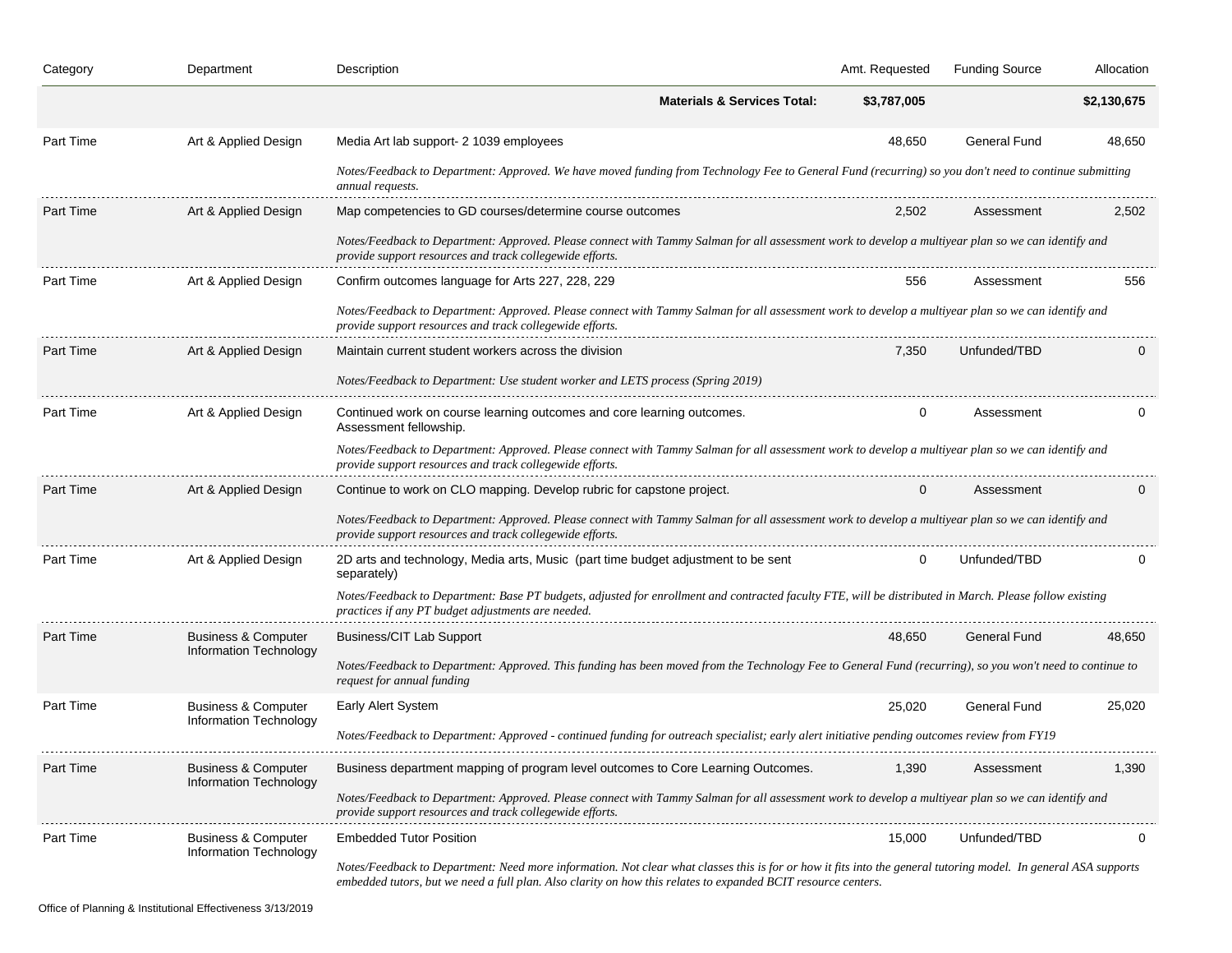| Category         | Department                                               | Description                                                                                                                                                                                                                                                                                                                                                                                                                                                                                                                                                                                         | Amt. Requested | <b>Funding Source</b> | Allocation |
|------------------|----------------------------------------------------------|-----------------------------------------------------------------------------------------------------------------------------------------------------------------------------------------------------------------------------------------------------------------------------------------------------------------------------------------------------------------------------------------------------------------------------------------------------------------------------------------------------------------------------------------------------------------------------------------------------|----------------|-----------------------|------------|
| Part Time        | <b>Business &amp; Computer</b><br>Information Technology | CIT and Business Lab Tutors (student workers)                                                                                                                                                                                                                                                                                                                                                                                                                                                                                                                                                       | 9,000          | Unfunded/TBD          | $\Omega$   |
|                  |                                                          | Notes/Feedback to Department: Use student worker and LETS process (Spring 2019)                                                                                                                                                                                                                                                                                                                                                                                                                                                                                                                     |                |                       |            |
| Part Time        | Health Professions                                       | Nutrition OER development                                                                                                                                                                                                                                                                                                                                                                                                                                                                                                                                                                           |                | Unfunded/TBD          |            |
|                  |                                                          | Notes/Feedback to Department: Work with Ian Coronado and Academic Technology Center for resources and support                                                                                                                                                                                                                                                                                                                                                                                                                                                                                       |                |                       |            |
| Part Time        | Language, Literature &<br>Communication                  | <b>Early Alert System</b>                                                                                                                                                                                                                                                                                                                                                                                                                                                                                                                                                                           | 25,020         | <b>General Fund</b>   | 25,020     |
|                  |                                                          | Notes/Feedback to Department: Approved - continued funding for outreach specialist; early alert initiative pending outcomes review from FY19                                                                                                                                                                                                                                                                                                                                                                                                                                                        |                |                       |            |
| Part Time        | Language, Literature &<br>Communication                  | LLC Divisional Office - Additional staffing needed to meet demand and maintain<br>reasonable workload for divisional staff Step 5 Level 7 x 1040                                                                                                                                                                                                                                                                                                                                                                                                                                                    | 25,020         | General Fund          | 25,020     |
|                  |                                                          | Notes/Feedback to Department: Approved. FOAP 111100-651001-530400-111000                                                                                                                                                                                                                                                                                                                                                                                                                                                                                                                            |                |                       |            |
| <b>Part Time</b> | Language, Literature &<br>Communication                  | Develop and begin implementation of assessment processes for the program, working<br>with the A Team.                                                                                                                                                                                                                                                                                                                                                                                                                                                                                               | $\mathbf{0}$   | Assessment            | $\Omega$   |
|                  |                                                          | Notes/Feedback to Department: Approved. Please connect with Tammy Salman for all assessment work to develop a multiyear plan so we can identify and<br>provide support resources and track collegewide efforts.                                                                                                                                                                                                                                                                                                                                                                                     |                |                       |            |
| Part Time        | Language, Literature &<br>Communication                  | Writing Center - highest volume center needs scheduling and other coordination<br>assistance, Instructional Support. Step 3 Level 8 x 1040                                                                                                                                                                                                                                                                                                                                                                                                                                                          | 23,636         | Unfunded/TBD          | 0          |
|                  |                                                          | Notes/Feedback to Department: Need more information. How does this interface with expanded resource center funding? Is partial funding possible?                                                                                                                                                                                                                                                                                                                                                                                                                                                    |                |                       |            |
| Part Time        | <b>Mathematics</b>                                       | MRC Tutoring Positions (3 positions)                                                                                                                                                                                                                                                                                                                                                                                                                                                                                                                                                                | 76,450         | Technology Fee        | 76,450     |
|                  |                                                          | Notes/Feedback to Department: Approved. Funding has been moved from the Technology Fee to General Fund (recurring), so you won't need to continue to make<br>annual requests                                                                                                                                                                                                                                                                                                                                                                                                                        |                |                       |            |
| Part Time        | <b>Mathematics</b>                                       | Early Alert System                                                                                                                                                                                                                                                                                                                                                                                                                                                                                                                                                                                  | 25,020         | <b>General Fund</b>   | 25,020     |
|                  |                                                          | Notes/Feedback to Department: Approved - continued funding for outreach specialist; early alert initiative pending outcomes review from FY19. FOAP 111100-<br>681001-530400-111000                                                                                                                                                                                                                                                                                                                                                                                                                  |                |                       |            |
| Part Time        | Music/Dance/Theatre<br>Arts                              | Continued Administrative and financial support for recruitment, hosting festivals, and<br>communication with AAS Advisory board will be needed should one or both of these<br>vacant FT faculty positions not get funded. See Implementation Plan 2017 for more<br>details.                                                                                                                                                                                                                                                                                                                         | 30,000         | Unfunded/TBD          |            |
|                  |                                                          | Notes/Feedback to Department: Full time music position approved. Base PT budgets, adjusted for enrollment and contracted faculty FTE, will be distributed in<br>March. Please follow existing practices if any PT budget adjustments are needed.                                                                                                                                                                                                                                                                                                                                                    |                |                       |            |
| Part Time        | Music/Dance/Theatre<br>Arts                              | Support one course reassignment per term (Fall, Winter, Spring) for specialized music<br>advising to 50 music majors in our department which will directly support student<br>achievement, retention, successful transfer and success in meeting students' individual<br>academic and professional goals. A course release for this non-instructional work was<br>supported and assigned to FT faculty member Barbara Myrick, who taught at Lane for<br>37 years until her retirement in 2011. See Implementation Plan 2017 for more details.<br>This course reassignment was supported until 2011. | 5,000          | Unfunded/TBD          |            |
|                  |                                                          | Notes/Feedback to Department: We need to have a holistic conversation about advising, tutoring, division-support for students and apply it equitably across<br>departments.                                                                                                                                                                                                                                                                                                                                                                                                                         |                |                       |            |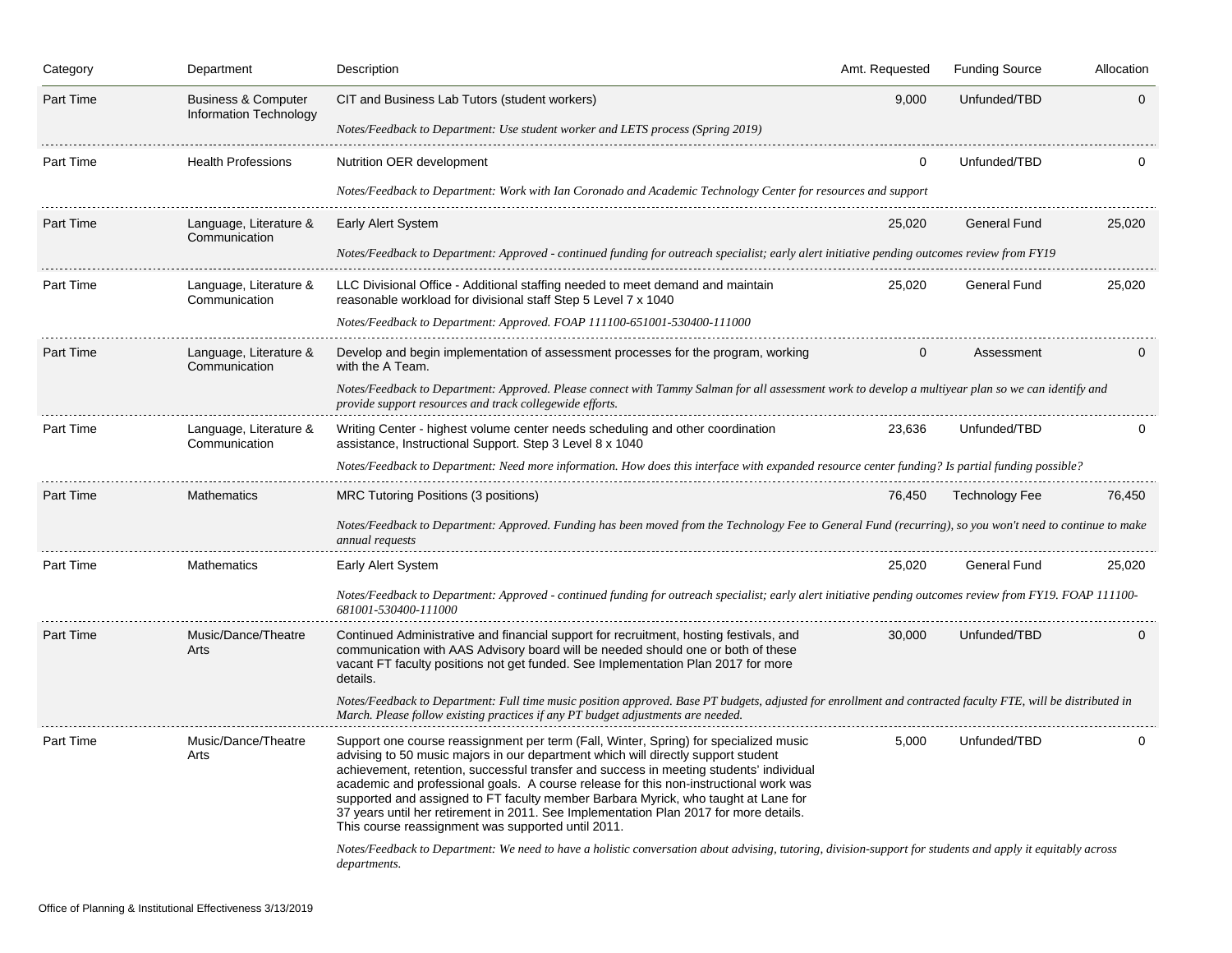| Category  | Department                  | Description                                                                                                                                                                                                                                                                                         | Amt. Requested | <b>Funding Source</b> | Allocation |
|-----------|-----------------------------|-----------------------------------------------------------------------------------------------------------------------------------------------------------------------------------------------------------------------------------------------------------------------------------------------------|----------------|-----------------------|------------|
| Part Time | Music/Dance/Theatre<br>Arts | Part-time faculty to help with ambitious APR implementation goals. Request 20<br>hours/year.                                                                                                                                                                                                        | 973            | Unfunded/TBD          | 0          |
|           |                             | Notes/Feedback to Department: This is approved. Need to confirm whether this is for FY19 or FY20 or both. If your base PT budget doesn't support this, submit a                                                                                                                                     |                |                       |            |
| Part Time | Science                     | Science Resource Center - 1 1039 position                                                                                                                                                                                                                                                           | 27,800         | General Fund          | 27,800     |
|           |                             | Notes/Feedback to Department: Approved. This funding has been moved from the Technology Fee to General Fund (recurring), so you won't need to continue to<br>request for annual funding. FOAP 111100-691801-530400-111000                                                                           |                |                       |            |
| Part Time | Science                     | Early Alert System                                                                                                                                                                                                                                                                                  | 25,020         | <b>General Fund</b>   | 25,020     |
|           |                             | Notes/Feedback to Department: Approved - continued funding for outreach specialist; early alert initiative pending outcomes review from FY19. FOAP 111100-<br>691801-530400-111000                                                                                                                  |                |                       |            |
| Part Time | Science                     | Restore PT budget reduction from 2016 across-the-board sweep; Science enrollment<br>and FTE has remained steady and grown over this period                                                                                                                                                          | 19,877         | General Fund          | 19,877     |
|           |                             | Notes/Feedback to Department: Approved. Total part-time classified expenditures in FY16 were \$38,000. The part-time budget for FY20 is \$56,500 PLUS<br>\$25,000 for the early alert system. FOAP 111100-691001-530400-111000.                                                                     |                |                       |            |
| Part Time | Science                     | Instructional support assignment authority for PT faculty in EES to provide support in<br>Geology stockroom and for EES labs and demonstrations - 12 mo.                                                                                                                                            | 20,850         | Unfunded/TBD          | $\Omega$   |
|           |                             | Notes/Feedback to Department: The college has significantly expanded classified staff and instructional support capacity for science.                                                                                                                                                               |                |                       |            |
| Part Time | Science                     | Instructional support assignment authority for PT faculty in Physics to support Physics<br>& Astronomy lab support (requests renewal of prior approal) 9 mo.                                                                                                                                        | 17,514         | Unfunded/TBD          | 0          |
|           |                             | Notes/Feedback to Department: Base PT budgets, adjusted for enrollment and contracted faculty FTE, will be distributed in March. Follow existing practices for<br>adjusting PT budgets for backfill. Note: APR provides one 1-course release for the faculty program review lead and up to 15 hours |                |                       |            |
| Part Time | Science                     | Student worker support (SRC, stock rooms, training for student workers)                                                                                                                                                                                                                             | 16,950         | Unfunded/TBD          | 0          |
|           |                             | Notes/Feedback to Department: Use student worker and LETS process (Spring 2019)                                                                                                                                                                                                                     |                |                       |            |
| Part Time | Science                     | Support additional faculty due to restoration of default science class size to 24 from 26-<br>28 temporary expansion (BI, AP, also CH 112) - supporting intra-divisional workload<br>equity (Physical Science classes mostly exempt from cap above 24, compared to Life<br>Sci and CH 112)          | 114,675        | Unfunded/TBD          | 0          |
|           |                             | Notes/Feedback to Department: It is ASA's understanding the enhancement MOA is still in effect.                                                                                                                                                                                                     |                |                       |            |
| Part Time | Science                     | Training for Chemical Safety Plan Implementation (estimated 41 PT faculty at 8 hours<br>each = $$35/hr$ )                                                                                                                                                                                           | 15,957         | Unfunded/TBD          | 0          |
|           |                             | Notes/Feedback to Department: Request funding through faculty professional development                                                                                                                                                                                                              |                |                       |            |
| Part Time | Science                     | Training for Chemical Safety Plan Implementation for FT faculty (adjusted OPE rate<br>here; 14 faculty x 8 hr at \$52/hr)                                                                                                                                                                           | 9,551          | Unfunded/IBD          |            |
|           |                             | Notes/Feedback to Department: Request funding through faculty professional development                                                                                                                                                                                                              |                |                       |            |
| Part Time | Science                     | Training for all PT classified staff for implementation of Chemical Safety Plan (\$20/hr<br>average x 10 hours each x 10 employees)                                                                                                                                                                 | 2,780          | <b>General Fund</b>   |            |
|           |                             | Notes/Feedback to Department: Please work within existing increased PT budget.                                                                                                                                                                                                                      |                |                       |            |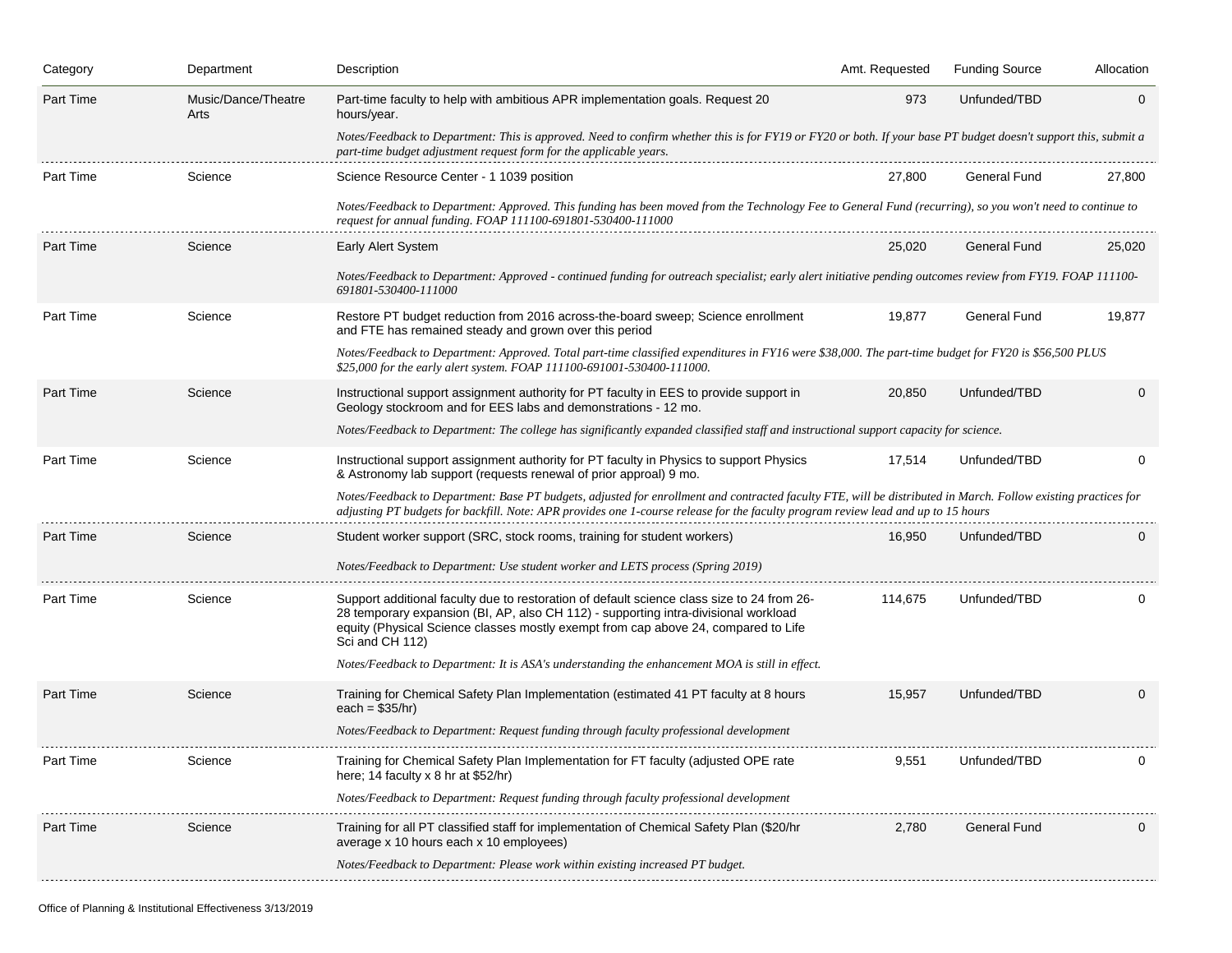| Category  | Department                      | Description                                                                                                                                                                                                                                                                           | Amt. Requested | <b>Funding Source</b> | Allocation |
|-----------|---------------------------------|---------------------------------------------------------------------------------------------------------------------------------------------------------------------------------------------------------------------------------------------------------------------------------------|----------------|-----------------------|------------|
| Part Time | Social Science                  | ES 2 New Asian Am. Studies courses, 2 New Regional ES courses, 2 courses backfill<br>for reassignment time ES marketing & 50th anniversary plan                                                                                                                                       | 29,190         | Program Review        | 29,190     |
|           |                                 | Notes/Feedback to Department: Approved                                                                                                                                                                                                                                                |                |                       |            |
| Part Time | Social Science                  | Social Science Outreach Specialist (Early Alert System)                                                                                                                                                                                                                               | 25,020         | <b>General Fund</b>   | 25,020     |
|           |                                 | Notes/Feedback to Department: Approved - continued funding for outreach specialist; early alert initiative pending outcomes review from FY19                                                                                                                                          |                |                       |            |
| Part Time | Social Science                  | GEOG/GIS 1 course GEOG 201, 2 courses backfill for reassignment time Dev. CLO's<br>GEOG/GIS & Incorporate employ GIS work on campus                                                                                                                                                   | 14,595         | <b>Program Review</b> | 14,595     |
|           |                                 | Notes/Feedback to Department: Approved                                                                                                                                                                                                                                                |                |                       |            |
| Part Time | Social Science                  | Align GIS and GEOG courses with learning outcomes (one course reassignment)                                                                                                                                                                                                           | 5,560          | Assessment            | 5,560      |
|           |                                 | Notes/Feedback to Department: Approved. Please connect with Tammy Salman for all assessment work to develop a multiyear plan so we can identify and<br>provide support resources and track collegewide efforts.                                                                       |                |                       |            |
| Part Time | Social Science                  | GIS Lab Aide (LET's position)                                                                                                                                                                                                                                                         | 6,500          | Unfunded/TBD          |            |
|           |                                 | Notes/Feedback to Department: Please use student worker/LETS process (Spring 2019)                                                                                                                                                                                                    |                |                       |            |
| Part Time | Social Science                  | ES course learning outcomes for all courses                                                                                                                                                                                                                                           | $\mathbf 0$    | Assessment            | $\Omega$   |
|           |                                 | Notes/Feedback to Department: Approved. Please connect with Tammy Salman for all assessment work to develop a multiyear plan so we can identify and<br>provide support resources and track collegewide efforts. Please coordinate and integrate efforts with the Multicultural Center |                |                       |            |
| Part Time | Library                         | <b>Student Technology Support Services</b>                                                                                                                                                                                                                                            | 43,507         | <b>Technology Fee</b> | 43,507     |
|           |                                 | Notes/Feedback to Department: Maintain Technology Fee funding for FY20                                                                                                                                                                                                                |                |                       |            |
| Part Time | Library                         | <b>Faculty Librarian Position</b>                                                                                                                                                                                                                                                     | 69,000         | Unfunded/TBD          |            |
|           |                                 | Notes/Feedback to Department: Not included in Tier 1 faculty positions                                                                                                                                                                                                                |                |                       |            |
| Part Time | Library                         | Student Technology Help Desk Workers                                                                                                                                                                                                                                                  | 80,000         | Unfunded/TBD          | 0          |
|           |                                 | Notes/Feedback to Department: Use student worker and LETS process (Spring 2019)                                                                                                                                                                                                       |                |                       |            |
| Part Time | <b>Public Safety</b>            | <b>Classified Non-Unit Employees</b>                                                                                                                                                                                                                                                  | 148,840        | <b>General Fund</b>   |            |
|           |                                 | Notes/Feedback to Department: Approved - maintain existing base budget (equal to department request)                                                                                                                                                                                  |                |                       |            |
| Part Time | English as a Second<br>Language | Student workers                                                                                                                                                                                                                                                                       | 12,600         | Unfunded/TBD          | 0          |
|           |                                 | Notes/Feedback to Department: Use student worker and LETS process (Spring 2019)                                                                                                                                                                                                       |                |                       |            |
| Part Time | English as a Second<br>Language | Part-time staff to support multi-location services                                                                                                                                                                                                                                    | 7,505          | <b>General Fund</b>   | $\Omega$   |
|           |                                 | Notes/Feedback to Department: Approved. Existing budget should cover this (\$66,300. only \$25,300 spend through February).                                                                                                                                                           |                |                       |            |
|           |                                 |                                                                                                                                                                                                                                                                                       |                |                       |            |